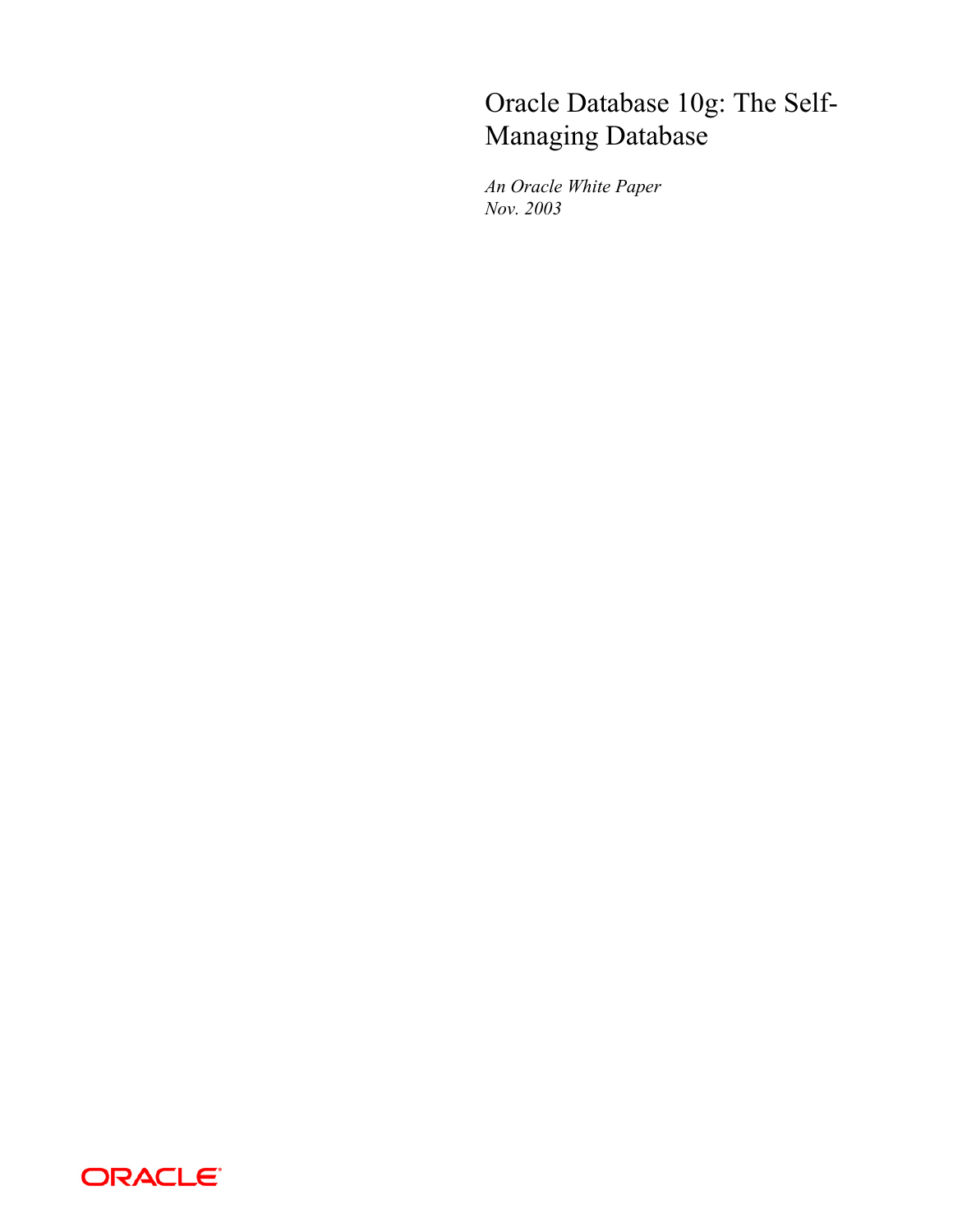# Oracle Database 10g: The Self-Managing Database

| Performance Diagnostic and Troubleshooting  12 |
|------------------------------------------------|
|                                                |
|                                                |
|                                                |
|                                                |
|                                                |
|                                                |
|                                                |
| 27                                             |
|                                                |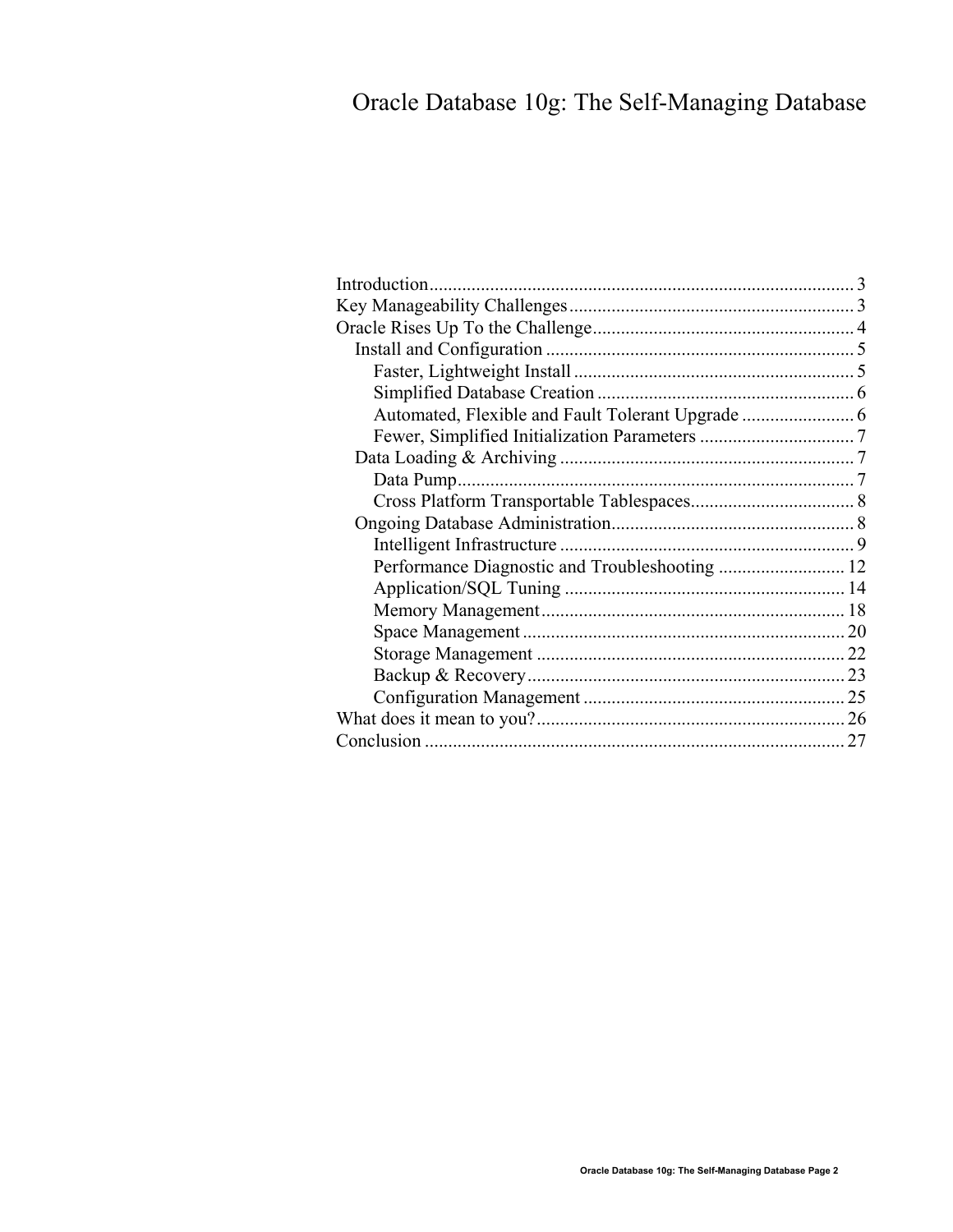# <span id="page-2-0"></span>Oracle Database 10g: The Self-Managing Database

#### **INTRODUCTION**

The Oracle database has always been known as the industry leader in terms of performance and reliability, while at the same time providing extremely rich functionality. Most successful businesses today use the Oracle database to power their mission critical applications. However, as the business environment becomes increasingly competitive, the challenge before today's enterprise is to manage their information technology (IT) infrastructure at the lowest possible cost without compromising service level objectives. This presents an interesting dilemma since as systems provide more and more capabilities system complexity can increase, and hence these systems can become expensive to manage and sustain.

Recognizing these demands, Oracle Database 10g introduces a sophisticated self-managing database that automatically monitors, adapts, and fixes itself. This paper provides a technical overview of these self-managing solutions that allow DBAs to become more productive, help their organizations reduce management costs, and scale to manage the Enterprise Computing Grid.

#### **KEY MANAGEABILITY CHALLENGES**

In today's around-the-clock economy, the importance of an efficient and reliable IT infrastructure for the success of an enterprise hardly needs any explanation. As businesses increasingly rely on this infrastructure to service customers and partners, and disseminate information among employees, computer systems are no longer peripheral to the management of core business. Even a temporary outage of a critical application can jeopardize the viability of the entire business. Revenue and customers may be lost, penalties could be owed and, the resulting unfavorable publicity can have a disastrous affect on customer confidence and corporate stock valuation. The effective management of the enterprise IT infrastructure is therefore key to the success of modern enterprises.

Recognizing this need, companies today are investing significant amounts of financial and administrative resources to ensure the best possible management of their IT infrastructure. However, organizations today are forced to deal with more data than ever, with customers and employees needing around the clock access to this data, from more places, via more type of devices. As IT vendors deliver increasingly sophisticated solutions to meet such exacting demands, the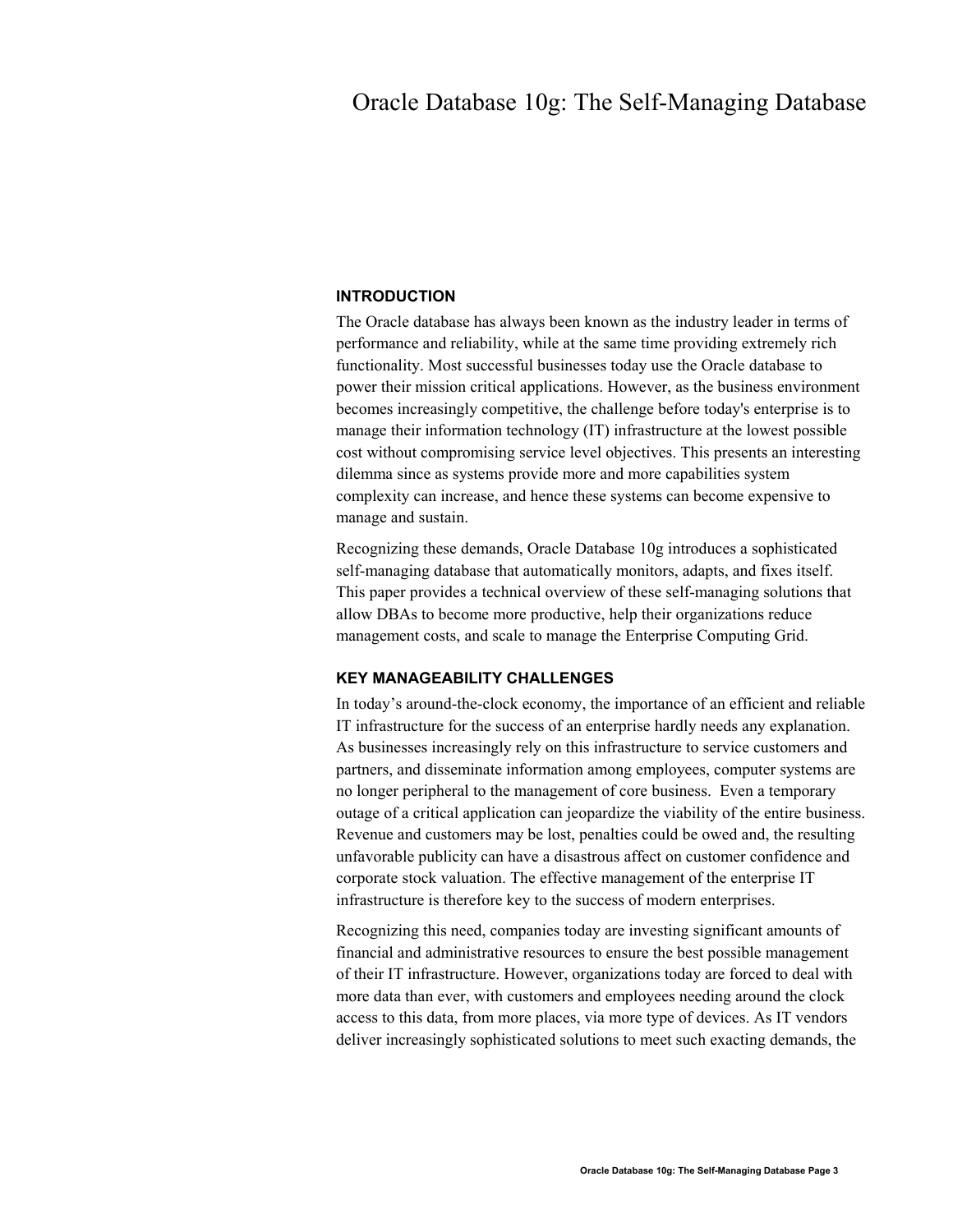<span id="page-3-0"></span>task of systems management has never been more complex. Hiring highly skilled administrative staff to manage such complicated environments is an expensive proposition. This coupled with frequent shortage of experienced administrative personnel often results in spiraling management costs.

While adjusting to new technologies and business practices presents numerous technical challenges, businesses today are also faced with increased competition as the Internet has collapsed the world into a small global village. An online bookseller in Seattle faces as much competition from other booksellers in the US as it does from one in China. In order to maintain business profitability amidst ever-growing competitive pressure, corporations must minimize their operating expenses with system administration costs being no exception. This creates an interesting corporate challenge. Enterprises must manage their systems much more effectively than ever -- to ensure the highest performance, scalability and availability – but at a cost significantly lower than before.

# **ORACLE RISES UP TO THE CHALLENGE**

Continuing the tradition of leading the industry in developing solutions that address customers' business challenges in the most effective manner, Oracle has made the improved manageability of its products a strategic development focus area. With more than 200 engineers and over 50% of products architects involved in designing and implementing a comprehensive solution, manageability is the single biggest development effort that has gone into producing a revolutionary, self-managing Oracle Database 10g. A dedicated team of Oracle's senior most developers has worked hard over last couple of years talking to a diverse group of customers to learn about their most pressing manageability challenges and developing ground breaking technologies to solve these challenges in the most effective manner. The scope of these development efforts spans the entire technology stack in order to provide customers with complete, end-to-end manageability solutions.

There are two aspects to Oracle's manageability strategy. Firstly, it seeks to make each of Oracle's products, particularly the database, as self-managing as possible so that they require minimal manual administration. The Oracle Database 10g is a giant step towards Oracle's vision of creating a self-aware. self-leaning and completely self-managing database. A monumental development effort has gone into simplifying every aspect of the Oracle Database 10g administration in order to serve the dual objective of enhancing administrator productivity and helping customers reduce their operational cost by 50%.

The Second part of Oracle's manageability strategy focuses on making the management of completely data center easier, scalable and more effective. Oracle Enterprise Manager provides this solution. Enterprise Manager is Oracle's single, integrated solution for administering and monitoring applications and systems that are based on the Oracle technology stack. The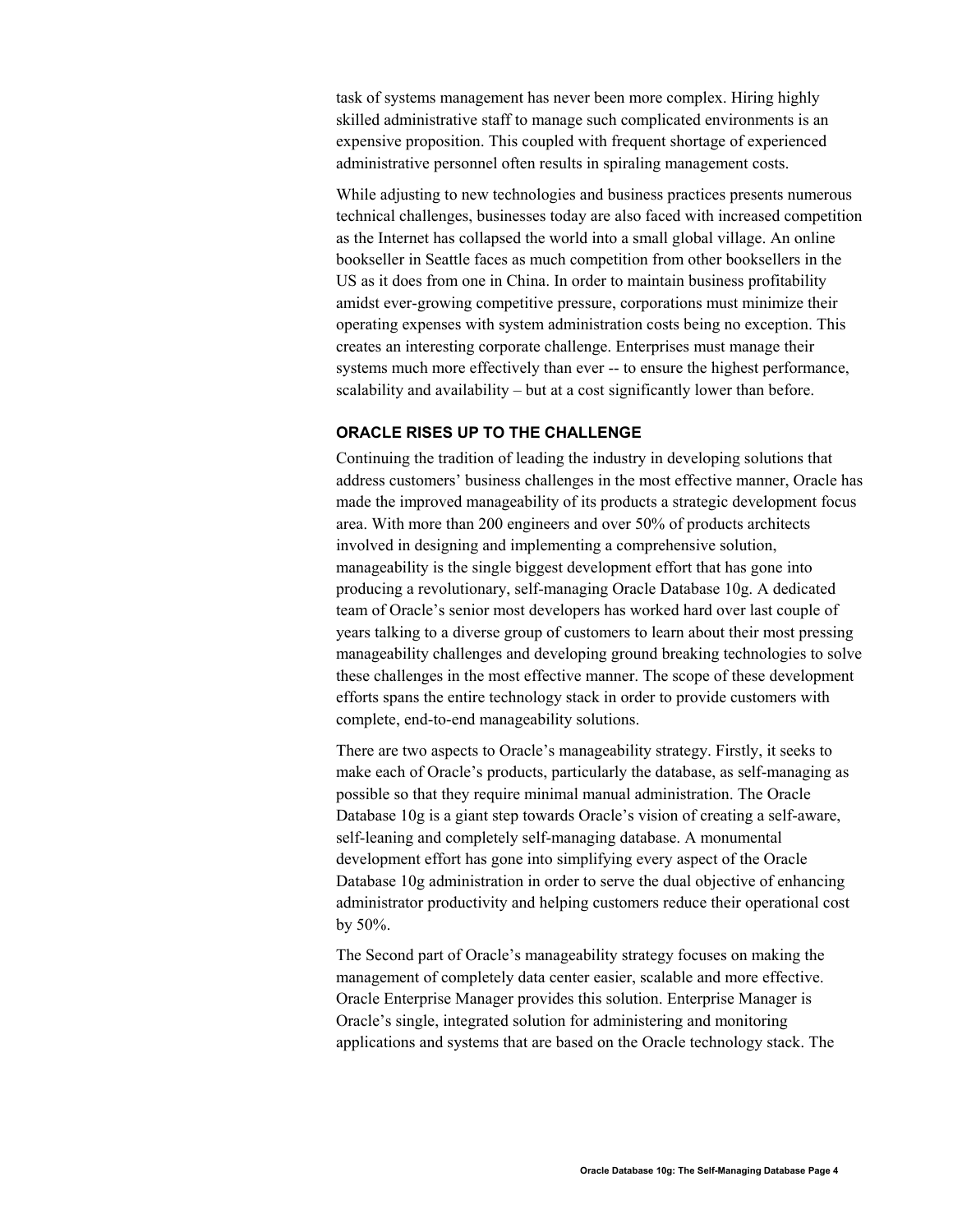<span id="page-4-0"></span>next generation HTML based Enterprise Manager provides the ability to seamlessly manage hundreds and thousands of system located across organizational and geographical boundaries from a single point of control. Built with robust functionality for managing both small and large sets of systems, Enterprise Manager 10g automates critical operations to reduce task time and the risk of errors which increases as the number of systems goes up. Its robust grouping and task automation functionality provide core features that enable reliable, rapid, and secure automation of traditionally time-consuming, error prone tasks, such as application performance management, policy-based standardization and system provisioning.

These two pieces put together provide a complete, sophisticated and effective solution to address every gamut of datacenter management. In the section to follows, we will take an in-depth look at some of the major Oracle Database 10g revolutionary manageability advances.

#### **Install and Configuration**

#### **Faster, Lightweight Install**

Problems encountered during installation can be extremely frustrating. It is no exaggeration to say that the usability of a product is often gauged by how simple or complex its installation is. Oracle has, therefore, invested significant amount of development resources in simplifying the installation, configuration and upgrade tasks.

Installation time for the Oracle Database 10g server software has been cut in half to 20 minutes on a typical configuration. The most common installs can be performed from a single CD ROM eliminating the need for media changes. Furthermore, a standard installation of the database requires only 256 Mbytes of memory and about 1 GB of disk space.

Even greater improvements can be seen on the client side: An Oracle Database 10g client install can be performed in about 1 minute and consumes only about 70 Mbytes of disk space.

The Oracle Universal Installer (OUI) has been enhanced to automate all pre and post installation tasks. In Oracle Database 10g, OUI automatically checks the system prior to beginning the installation to ensure that the OS has been configured properly, the correct patches have been applied, and enough resources are available to guarantee the success of the installation process. If any problems are detected during the pre-install check, the installer will help the administrator fix the problem by recommending corrective steps.

Also, the installation process has been made completely self-contained to automatically set up the required infrastructure for routine monitoring and administration. A fully functional, feature rich Enterprise Manager Database Management Console is now automatically configured to allow administrators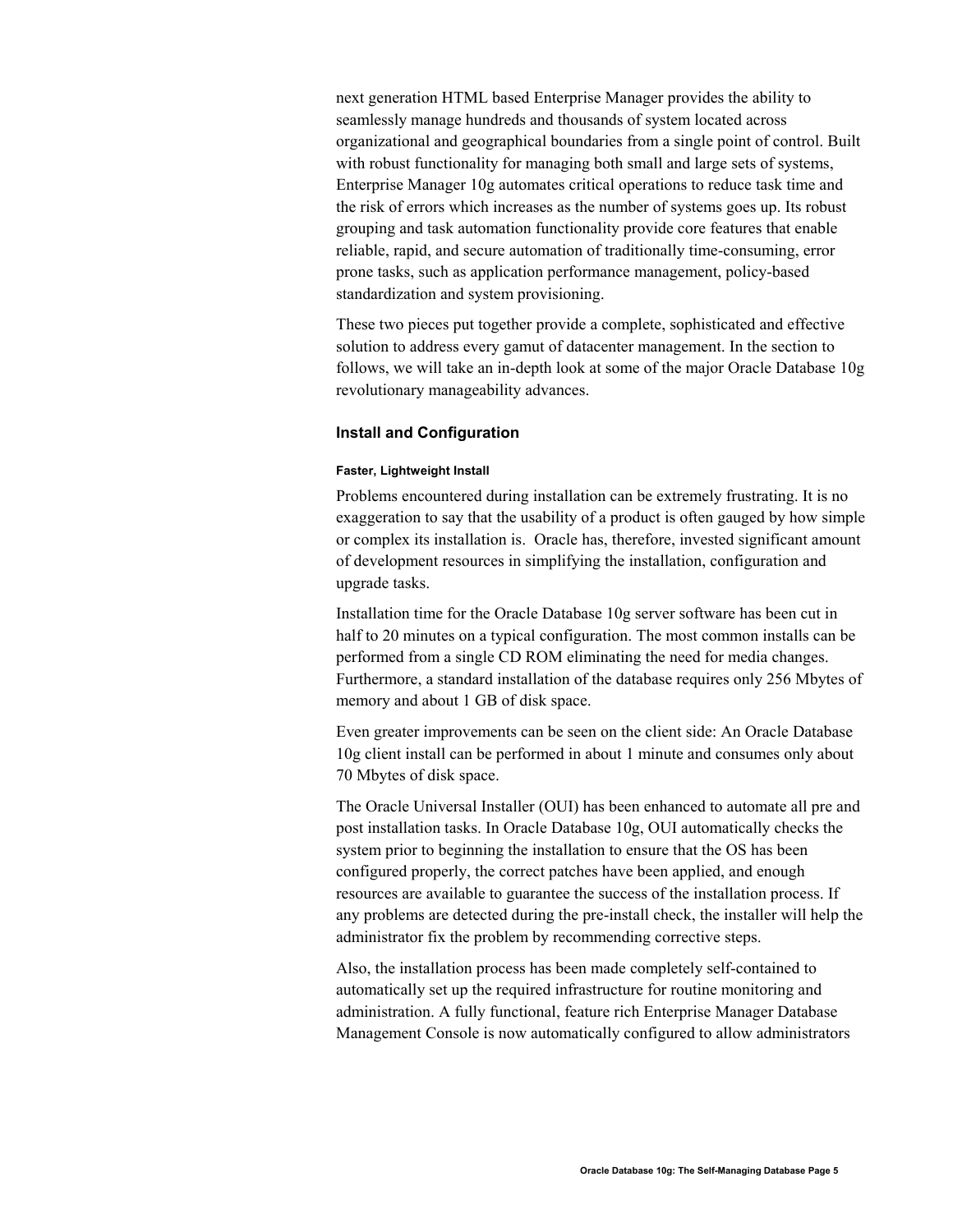<span id="page-5-0"></span>to get started with database administrative tasks without undertaking any manual post-install configuration at all. The Enterprise Manager Database Console provides all essential functionality for managing a single database, including alert notification, job scheduling and software management. In addition, all Oracle server components such as the database, listener, management framework etc. will be configured for automated startup and shutdown.

For developers and Independent Software Vendors (ISVs) developing applications with embedded Oracle Database, silent mode install has been made more robust and user friendly.

Thanks to these implications, anyone with a basic familiarity with computers should be able to install and get started with the Oracle Database 10g.

#### **Simplified Database Creation**

The database creation process has also been simplified in Oracle Database 10g by enhancing the Database Creation Assistant (DBCA). DBCA now allows the administrator to create all possible configurations of the database be it a standalone database, a Real Application Cluster (RAC) database, or a standby database. During the database creation process, the DBCA guides administrators in setting up an automated disk based backup and registering the database with a LDAP server, if available. Databases created using the DBCA will, therefore, be fully setup and ready to use in all respect.

DBCA can also be run in the silent mode to allow creation of database using pre-defined inputs. This capability can be used by ISVs to create database transparently as a part of their application installation.

#### **Automated, Flexible and Fault Tolerant Upgrade**

Similarly, Database Upgrade Assistant (DBUA) has been enhanced to make the database upgrade/migration process extremely simple. Using Oracle Database 10g DBUA, administrators will be able to migrate/upgrade any database configuration, including RAC and standby, just by answering a few simple questions. The tool will automatically check the system if adequate resources are available, ensure adherence to the best practices – such as backing up the database before beginning the upgrade/migration process, replacing the obsolete and deprecate initialization parameters  $etc -$  and, verify the successful completion of the operation. Starting with Oracle Database 10g, the upgrade process has been made automatically restartable allowing it to automatically resume from the point of interruption. Another significant upgrade enhancement in Oracle Database 10g is the ability to get time estimation of how long the upgrade process is likely to take. Since the time required to upgrade a database could be quite long (depending on the amount data dictionary meta data to be upgraded) and varies from one system to another, this capability will be of immense use to DBAs in planning the upgrade process.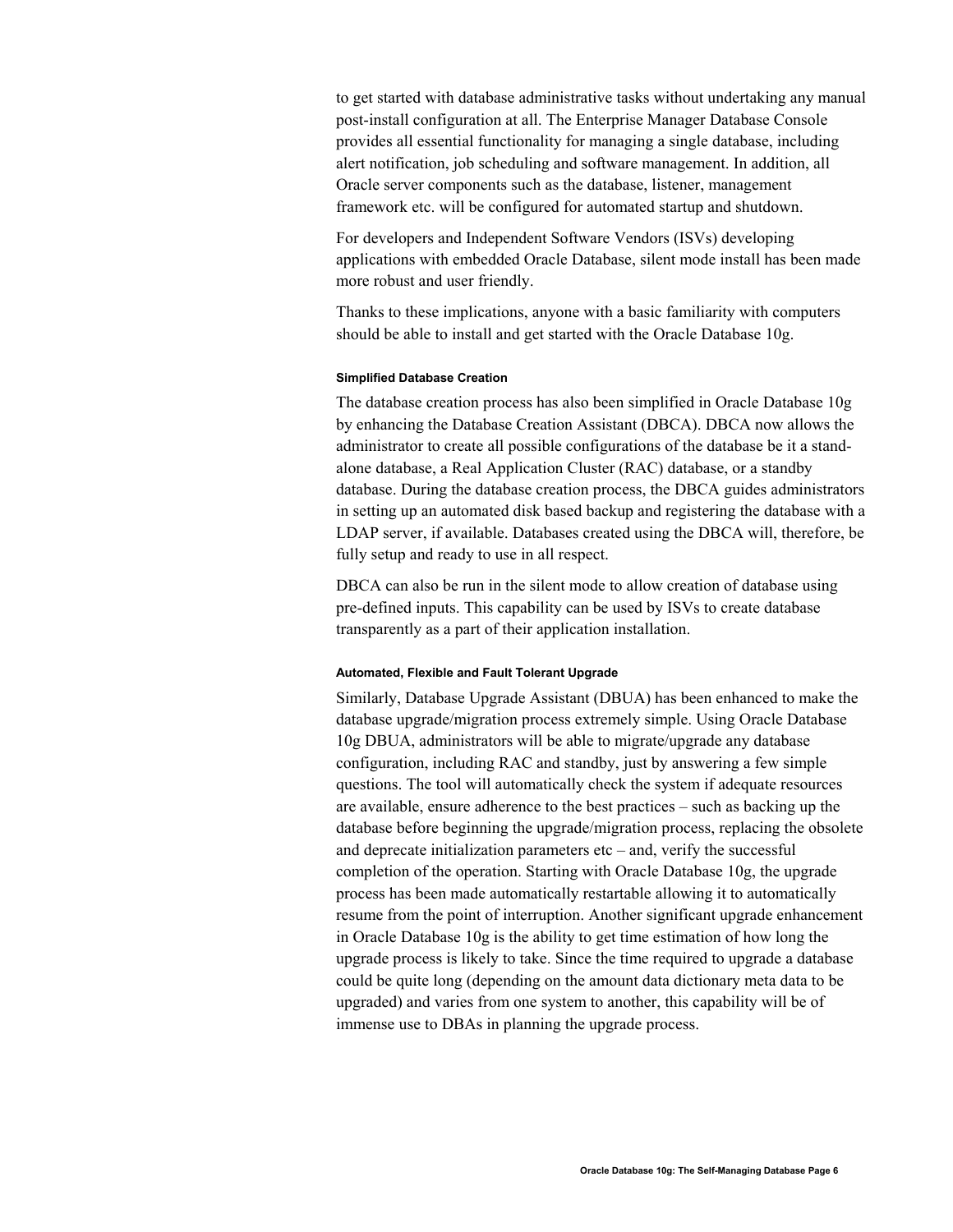<span id="page-6-0"></span>Since the real benefit of upgrading to a newer release can only be derived by using new features and functionality, the Oracle Database 10g also helps administrators in activating the new features available in the release being upgraded to.

#### **Fewer, Simplified Initialization Parameters**

The Oracle database server provides a number of initialization parameters to optimize its operation in diverse environments. Only a few of these parameters need to be explicitly set as the default values for the rest of them are adequate in vast majority of cases. In Oracle Database 10g the parameters have been categorized into basic and advanced categories. Administrators will be able to restrict their day-to-day interaction with just with 28 basic parameters. The advanced parameters have been preserved to allow expert DBAs to adapt the behavior of the Oracle Database to meet unique requirements without overwhelming those who have no such requirements. The Oracle Database 10g, therefore, provide the right blend of simplicity and flexibility – simple enough to be used as an embedded database yet flexible enough to meet even the most challenging requirements.

#### **Data Loading & Archiving**

#### **Data Pump**

To enable very high-speed data and metadata loading and unloading to/from the Oracle Database, the Oracle Database 10g introduces a new facility called Data Pump. It automatically manages and schedules multiple, parallel streams of load or unload for maximum throughput. Data Pump infrastructure is callable via the PL/SQL package DBMS\_DATAPUMP. Thus, custom data movement utilities can be built using Data Pump. Oracle Database 10g comes with four of these: New command line export and import clients (expdp & impdp), a web-based Enterprise Manager export / import interface and a custom interface for the movement of complex Data Mining models. Data Pump is also the foundation for several other key features in the Oracle server: Streams-based Replication, Logical Standby, and Transportable Tablespaces.

Data Pump dramatically decreases the elapsed time for most large export / import operations. A single thread of Data Pump's direct path data unload is about twice as fast as regular direct path export. A single thread of Data Pump data load is 15X – 45X faster than original imp. And of course, Data Pump operations can be specified with parallel threads of execution.

In addition to increased performance, Data Pump-based export and import clients support all the functionality of the original exp/imp as well as many new features such as checkpoint restart, job size estimation, very flexible, finegrained object selection, direct loading of one instance from another and detailed job monitoring.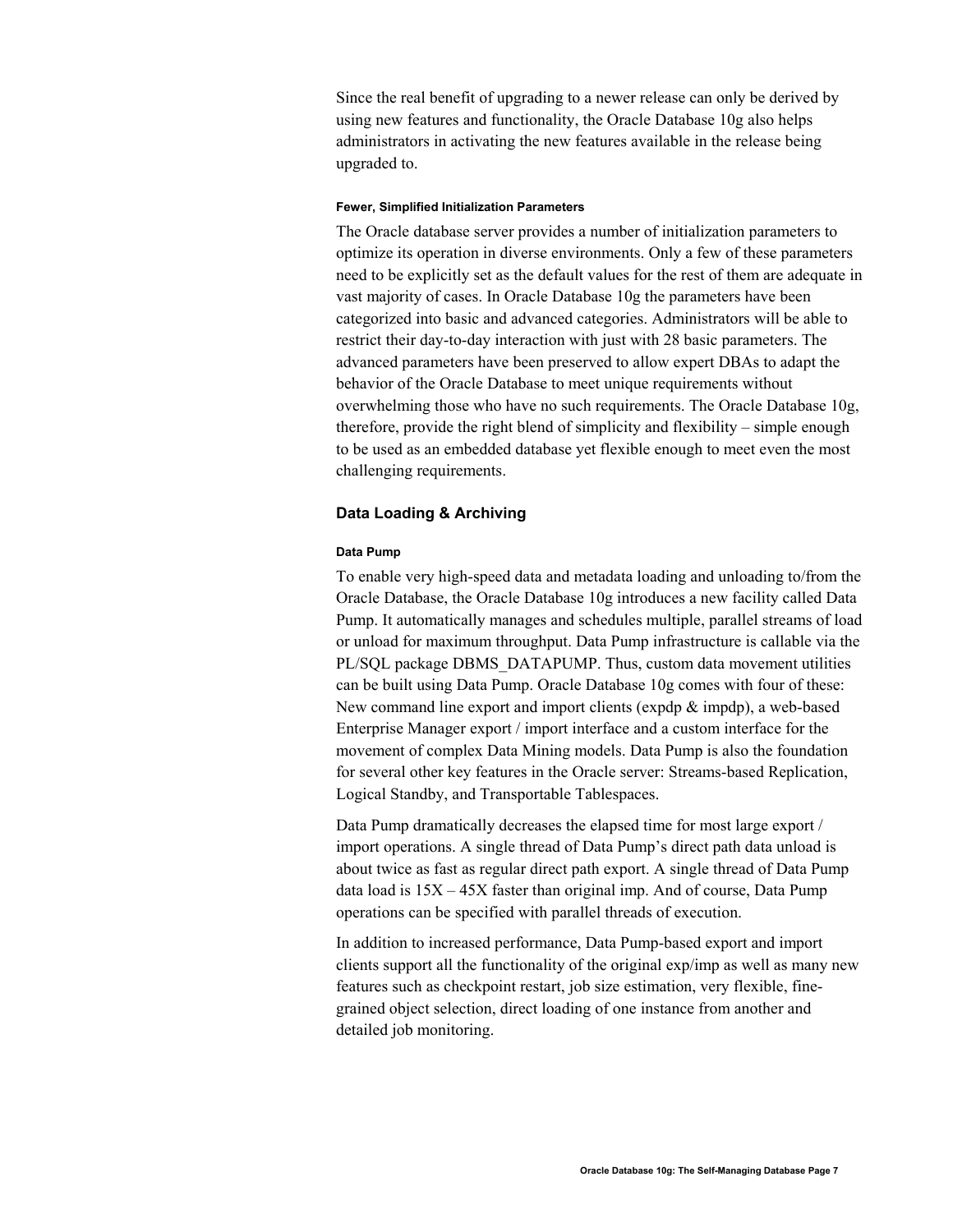#### <span id="page-7-0"></span>**Cross Platform Transportable Tablespaces**

The Transportable Tablespace feature, introduced in Oracle8i, allows users to quickly move a tablespace across Oracle databases. It is the most efficient way to move bulk data between databases.

Moving data using transportable tablespaces can be much faster than performing either an export/import or unload/load of the same data. This is because transporting a tablespace only requires the copying of datafiles and integrating the tablespace structural information. You can also use transportable tablespaces to move index data, thereby avoiding the index rebuilds you would have to perform when importing or loading table data.

- Oracle Database 10g provides the ability to transport tablespaces across platforms. This functionality can be used to:
- Provide an easier and more efficient means for content providers to publish structured data and distribute it to customers running Oracle on a different platform
- Simplify the distribution of data from a data warehouse environment to data marts which are often running on smaller platforms
- Enable the sharing of read only tablespaces across a heterogeneous cluster
- Allow a database to be migrated from one platform to another

The new Data Pump functionality together with cross-platform transportable tablespace feature provides Oracle DBAs with powerful, easy to use and high performance tools for moving data in and out of the database.

# **Ongoing Database Administration**

Ongoing database administration tasks, such as performance tuning, space management, system resource tuning and backup  $\&$  recovery, accounts for the biggest chunk of a database administrator's time. According to a survey conducted by Oracle, DBAs typically spend about 55% of their time performing these activities.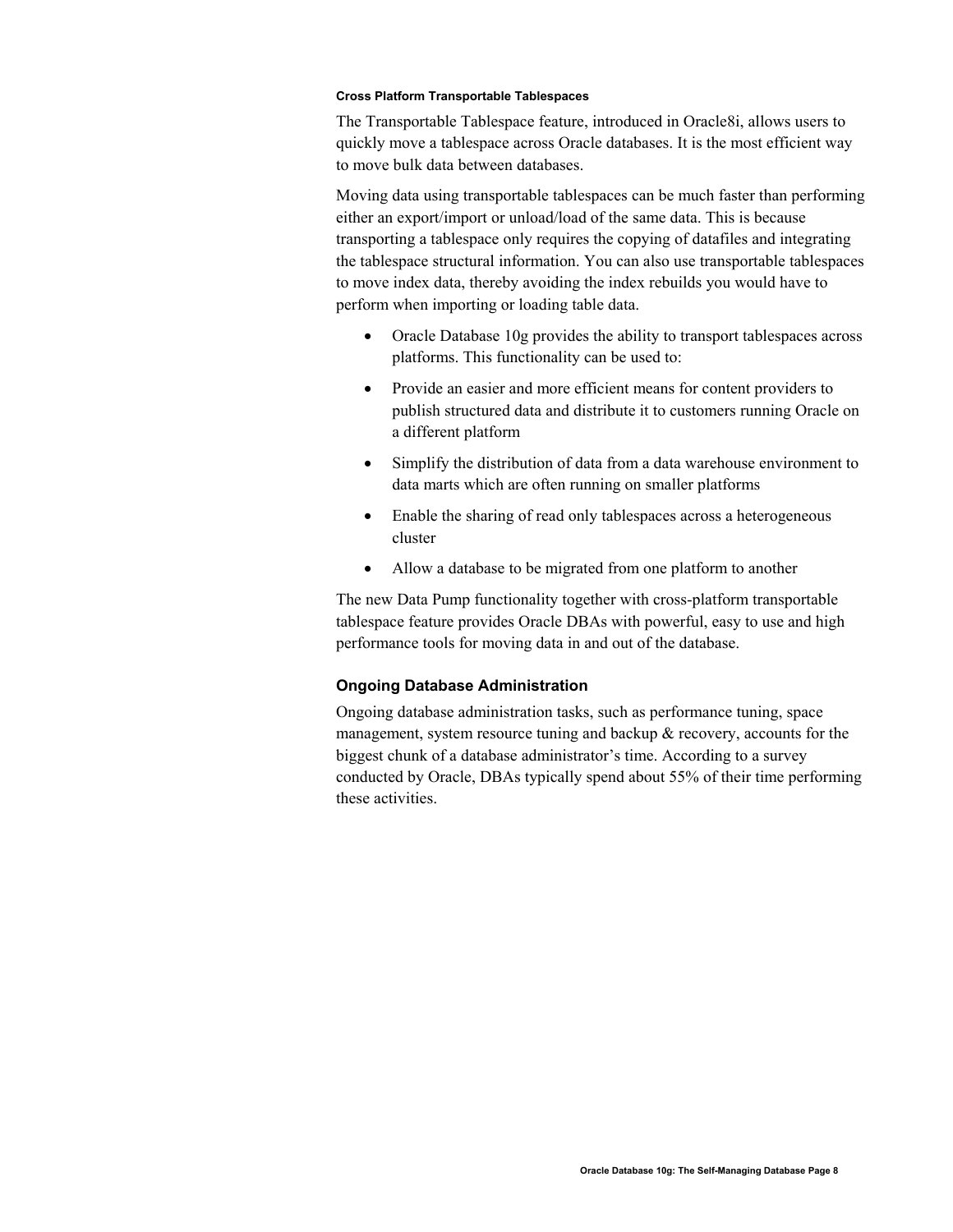<span id="page-8-0"></span>

### *Fig 1: DBA Task-Time Distribution (Source: Survey conducted at IOUG Live! 2001)*

One of the predominant development goals of the Oracle Database 10g has been to build solutions that automate and simplify the ongoing management tasks in order to dramatically reduce the time that DBAs have to spend on these activities. In order to accomplish this goal, Oracle Database 10g introduces a sophisticated self-management infrastructure that allows the database to learn about itself and use this information to adapt to workload variations or to automatically remedy any potential problem. This is one of the most crucial differentiating aspects of the manageability advances made by Oracle Database 10g. While almost every major software vendor these days claims to have simplified the use or management of their product, most of them use simple rules of thumb and oversimplify some of the difficult choices database administrators have to make on a day-to-day basis. Only the Oracle Database 10g has an intelligent self-management infrastructure integrated with the core database engine which allows it to make the self-management decisions at the same time while providing the regular services. The end result: the Oracle Database 10g can truly claim to be the only self-managing database product available today!

#### **Intelligent Infrastructure**

Oracle Database 10g's self-management infrastructure comprise of four components, Automatic Workload Repository, Automated Maintenance task infrastructure, Server Generated Alerts and Advisory Framework. Let us take a detailed look at each of these components.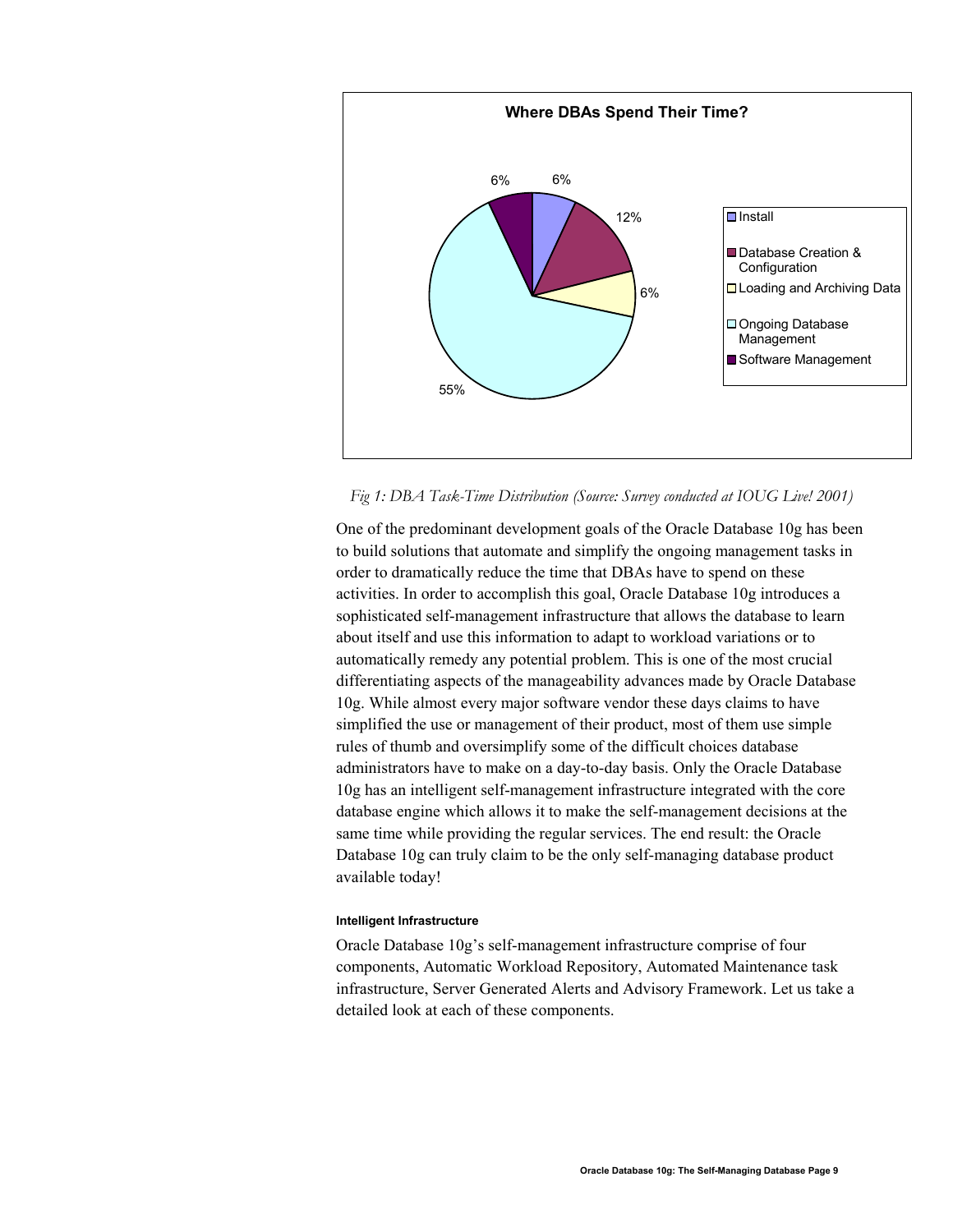#### *Automatic Workload Repository*

As may be evident from its name, the Automatic Workload Repository (AWR) is a built-in repository within every Oracle Database 10g database that contains operational statistics about that particular database and other such information. At regular intervals, the Oracle Database 10g makes a snapshot of all its vital statistics and workload information and stores them in AWR. By default, the snapshots are made every 30 minutes but the administrator has the option to change this frequency. The snapshots are stored in the AWR for a certain period of time (7 days by default) after which they are automatically purged. AWR is designed to be lightweight and manage itself completely in order to ensure that it does not impose any additional management burden on administrators.

AWR captures all of the data previously captured by Statspack and more. The data captured allows both system level and user level analysis to be performed, again reducing the requirement to repeat the workload in order to diagnose problems. Optimizations have been performed to ensure that the capture of data is performed efficiently to minimize overhead. One example of these optimizations is in the SQL statement capture. Working within the database we maintain deltas of the data for SQL statements between snapshots. These allow the Oracle Database 10g to capture only statements that have significantly impacted the load of the system since the previous snapshot in an efficient manner, rather than having to capture all statements that had performed above a threshold level of work since they first appeared in the system, as was previously the case. This both improves the performance of the SQL capture and greatly reduces the number of SQL statements that are captured over time.

AWR forms the foundation for all self-management functionality of Oracle Database 10g. It is the source of information that gives the Oracle Database 10g an historical perspective on how it is being used and enables it to make decisions which are accurate and specifically tailored for the environment that system is operating in.

### *Automatic Maintenance Tasks*

AWR provides the Oracle Database 10g a very good "knowledge" of how it is being used. By analyzing the information stored in AWR, the database can identify the need of performing routine maintenance tasks, such as optimizer statistics refresh, rebuilding indexes, etc. The Automated Maintenance Tasks infrastructure enables the Oracle Database to automatically perform those operations. It uses the rich scheduling functionality introduced in the Oracle Database 10g (through a new feature called Unified Scheduler) to run such tasks in a pre-defined "Maintenance Window". By default, the maintenance window starts at 10 PM every night and lasts till 6 AM next morning and throughout the weekend. All attributes of the "Maintenance Window" are customizable, including start/end time, frequency, days of the week, etc., allow it to be customized to the environment specific needs. Also, the impact of automated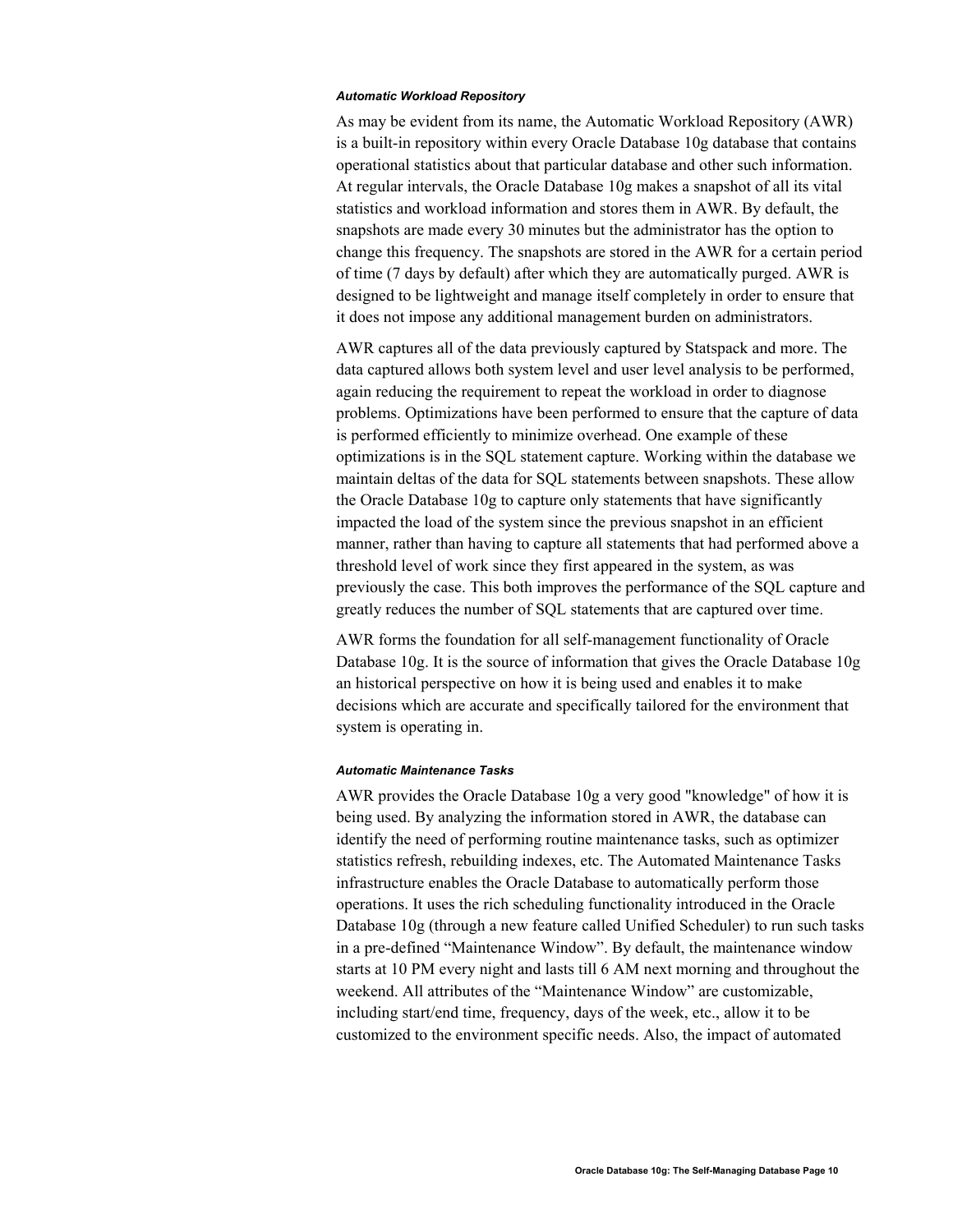maintenance tasks on normal database operations can be limited if desired by associating a Database Resource Manager resource plan to the maintenance window.

In Oracle Database 10g, the optimizer statistics are automatically refreshed using the Automatic Maintenance Task infrastructure. It will be used to automate more such tasks in the future.

#### *Server Generated Alerts*

For the problems that cannot be resolved automatically and require administrators to be notified, such as running out of space, the Oracle Database 10g contains an new self-management infrastructure component called Server Generated Alerts. As may be obvious from its name, the Oracle Database 10g has the ability to monitor itself and send out alerts to notify DBAs of any impending problem in an efficient and timely manner. Since the monitoring activities take place at the same time as the database performs its regular operation, it is much more efficient reducing the monitoring resource overhead to negligible. It also ensures that the database is aware of the problem the moment they arise enabling it to notify administrators just in time. This is in sharp contrast to the mechanism employed by monitoring tools available today, all of which regularly poll the database to evaluate the alert condition consuming a significant amount of system resources. To add to that, since the polling is done at a pre-set interval, it may cause the delay in problem detection and eventually in alert generation.

The alerts produced by the Oracle Database 10g not only notify the problem, they also provide recommendation on how the problem being reported can be resolved. This ensures quicker problem resolution and helps prevent potential failures.

#### *Advisory Framework*

The Oracle Database 10g includes a number of advisors for different subsystems in the database to automatically determine how the operation of the corresponding sub-components could be further optimized. SQL Tuning and SQL Access Advisor, for example, provide recommendations for running SQL statements faster. Then there are memory advisers which help size the various memory components without resorting to trial-and-error techniques. There's also a Segment Advisor, which handles all space-related issues, such as recommending wasted-space reclamation, predicting the sizes of new tables and indexes, and analyzing growth trends, and an Undo Advisor, which lets you size the undo tablespace.

In order to ensure the consistency and uniformity in the way advisors function and allow them to interact with each other seamlessly, the Oracle Database 10g includes an Advisory Framework. The advisor framework provides a consistent manner in which advisors are invoked and how the results are reported. Even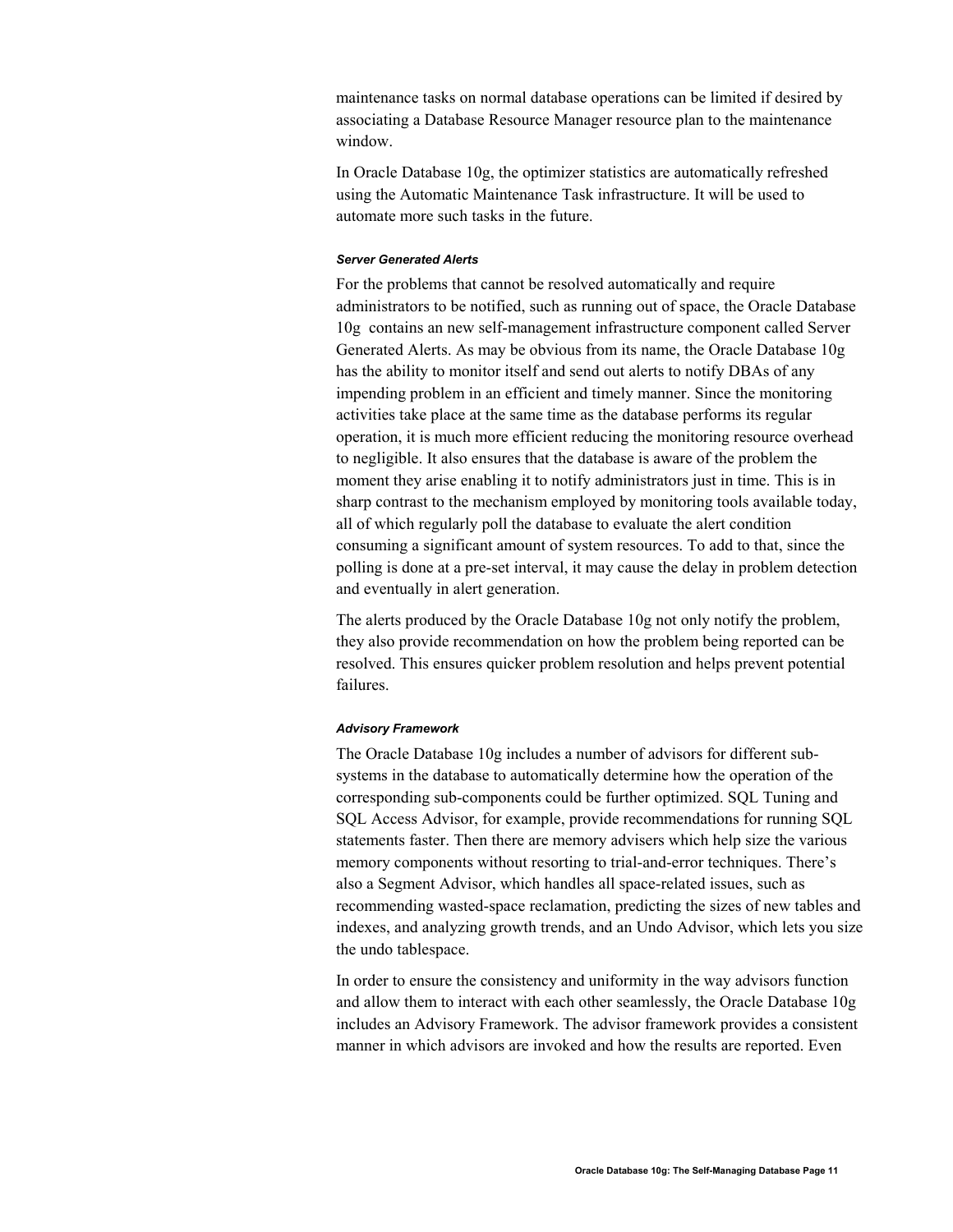<span id="page-11-0"></span>though these advisors are primary used by the database itself to optimize its own performance, they can also be invoked by administrators to get more insight into the functioning of a particular sub-component. Having a uniform and consistent interface makes easier for administrators to use these advisors and use the generated information to get a better understanding of their system.

#### **Performance Diagnostic and Troubleshooting**

Building upon the data captured in AWR, Oracle Database 10g includes a selfdiagnostic engine called the Automatic Database Diagnostic Monitor (ADDM). ADDM makes it possible for the Oracle Database 10g to diagnose its own performance and determine how any identified problems could be resolved. ADDM runs automatically after each AWR statistics capture and making the performance diagnostic data readily available.

ADDM examines data captured in AWR and performs analysis to determine the major issues on the system on a proactive basis and in many cases recommends solutions and quantifies expected benefits. ADDM takes a holistic approach to the performance of the system, using time as a common currency between components. The goal of ADDM is to identify those areas of the system that are consuming the most 'DB time'. ADDM drills down to identify the root cause of problems rather than just the symptoms and reports the impact that the problem is having on the system overall. If a recommendation is made it reports the benefits that can be expected, again in terms of time. The use of time throughout allows the impact of several problems or recommendations to be compared. Previously many problems have been identified based on value judgments and experience rather than quantifiable impacts. A good example of this is a system that is experiencing a high logon rate. A rule of thumb might have said that a logon rate of greater than 10 per seconds was a problem and should be fixed. However many systems can run significantly higher logon rates without it noticeably affecting performance. Using the new time distribution data in AWR, ADDM can report quantitatively that logons are taking 20% of time spent in the database. This quantified value can make it much easier to convince whoever needs to do the work to fix the problem or arrange for it to be fixed, rather than just making a statement such as 'I think that you are doing too many logons'.

ADDM starts its analysis by focusing on the activities that the database is spending most time on and then drills down through a sophisticated problem classification tree. The problem classification tree used by ADDM encapsulates decades of performance tuning experience in the Oracle Server Technologies Performance Group at Oracle HQ and other performance experts. Many of these classification rules have also been exercised in an Oracle internal tool that has been used by the Oracle Support organization for processing Statspack files for more than a year. In developing the classification tree, the prime intent was to handle the most frequently seen problems and to drill down to the root causes of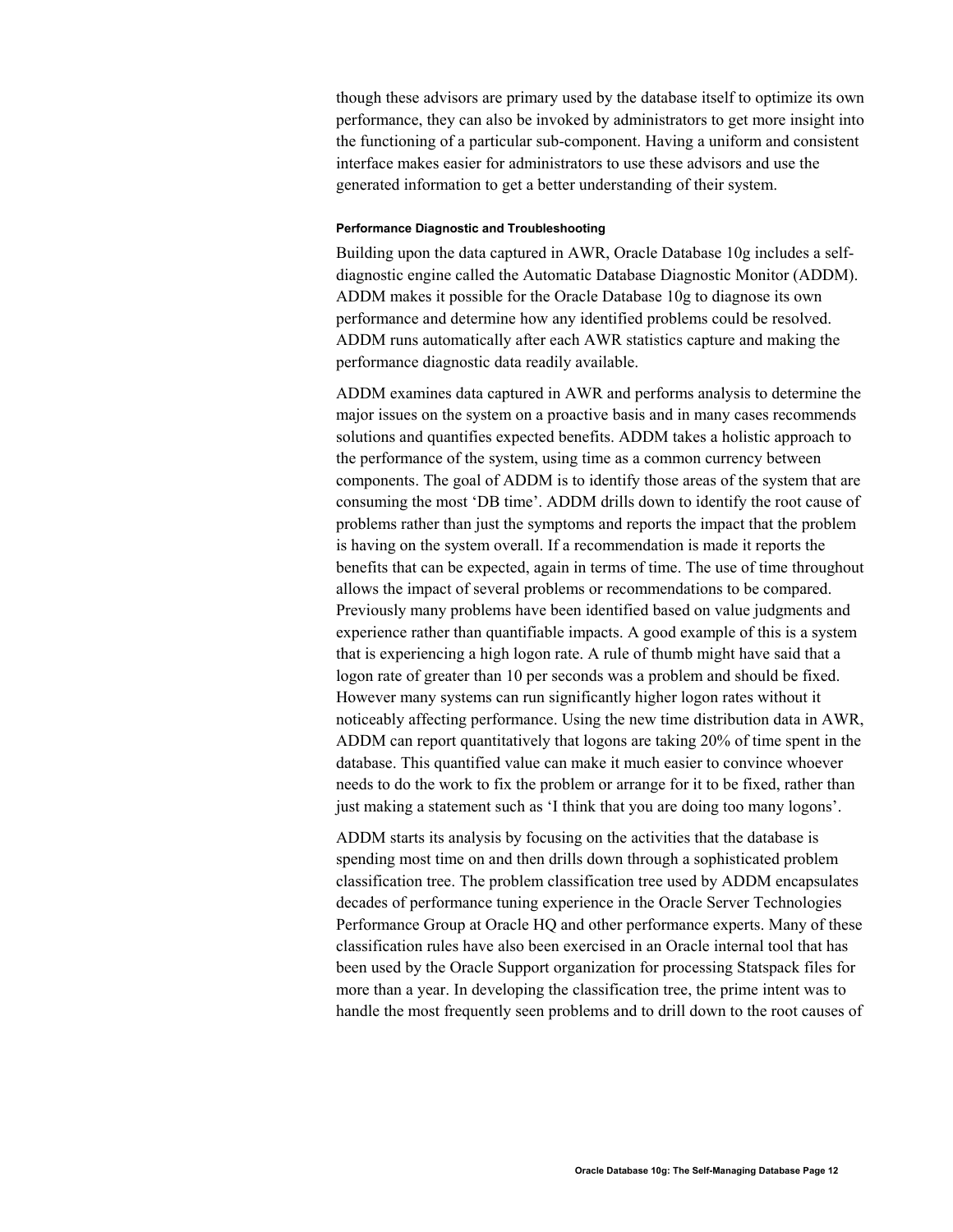problems rather than just reporting symptoms. Some of the common problems detected by ADDM include:

- CPU bottlenecks
- Poor connection management
- Excessive parsing
- Lock contention
- IO capacity
- Under sizing of Oracle memory structures e.g. PGA, buffer cache, log buffer
- High load SQL statements
- High PL/SQL and Java time
- High checkpoint load and cause e.g. small log files, aggressive MTTR setting
- RAC specific issues

For a more complete list of problems detected by ADDM as well as to learn more details about how it works, please refer to Oracle white paper "The Self-Managing Database: Automatic Performance Diagnosis".

Besides reporting the potential performance issues, ADDM also documents the non-problem areas of the system. The sub-components, such as IO, memory, etc, that are not significantly impacting the performance of the system are pruned from the classification tree at an early stage and are listed so that the DBA can quickly see that there is little to be gained by performing actions in those areas. Again this saves time and wasted effort (both human and hardware) fixing things that will not impact the system performance overall.

The Oracle Database 10g is the first database product to introduce such a revolutionary self-diagnostic capability and will completely redefine the database administration landscape. Administrators no longer need to first collect huge volume of diagnostic data and spend endless hours analyzing them in order to find out answers to performance issues. With the Oracle Database 10g, they can simply ask the database what the performance issues and the ADDM does the rest. They can sit back, relax, follow the recommendation made by ADDM using just a few mouse click and forget about the rest. The following table technically illustrates this changed paradigm by comparing the steps required to diagnose a common performance problem, excessive hard parsing.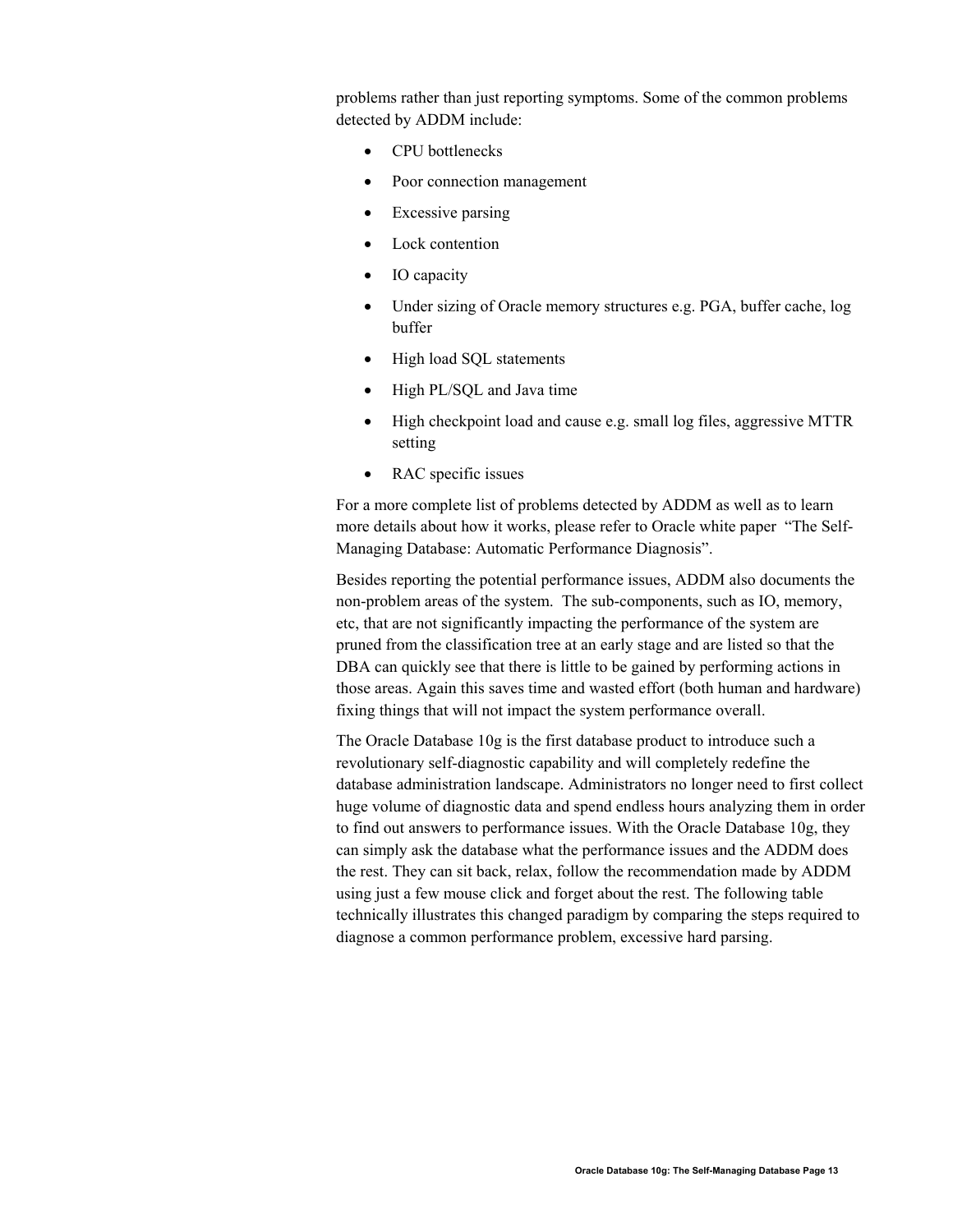<span id="page-13-0"></span>

| <b>Before Oracle Database 10g</b>                                                                                          | <b>Oracle Database 10g</b>                                                             |
|----------------------------------------------------------------------------------------------------------------------------|----------------------------------------------------------------------------------------|
| 1. Examine system utilization                                                                                              | 1.Review ADDM                                                                          |
| 2. Look at wait events                                                                                                     | recommendations                                                                        |
| 3. Observe latch contention                                                                                                | 2.ADDM recommends use of<br>cursor_sharing                                             |
| 4. See wait on shared pool and library cache<br>latch                                                                      |                                                                                        |
| 5. Review v\$sysstat (difficult) 6. See "parse<br>time elapsed" > "parse time cpu" and<br>#hard parses greater than normal |                                                                                        |
| 7. Identify SQL by                                                                                                         |                                                                                        |
| Identifying sessions with many<br>hard parses and trace them, or                                                           |                                                                                        |
| Reviewing v\$sql for many<br>statements with same hash plan<br>(difficult)                                                 |                                                                                        |
| 8. Examine objects accessed and review<br>SQL                                                                              |                                                                                        |
| 9. Identify "hard parse" issue by observing<br>the SQL contains literals                                                   |                                                                                        |
| 10. Enable cursor sharing                                                                                                  |                                                                                        |
| $\tau$ $\tau$<br>$\mathbf{r}$ .<br>T111T                                                                                   | $\Lambda$ . $\Lambda$ .<br>$\overline{1}$ $\overline{1}$ $\overline{1}$ $\overline{1}$ |

# **Task: Diagnosing and resolving hard parse problems**

*Table 1: Performance Diagnostic and Resolution: Before and After Oracle Database 10g* 

# **Application/SQL Tuning**

Application design issues are the most predominant cause of performance problems. All the tuning wisdom of developers, DBAs and system administrators cannot make up for the slowdown caused by architectural and design deficiencies of the application. One important part of database system performance tuning is, therefore, the tuning of SQL statements.

Since the query optimizer takes crucial decisions which have a tremendous impact on the performance of a query such as, whether to use an index or not, which join techniques to use if the query involves joining multiple tables, etc., Oracle has invested considerable development effort in making the Cost Based Optimizer the industry's most sophisticated, mature, and thoroughly tested query optimizer. The cost-based optimizer is also used extensively by the major packaged applications such as Oracle Application, SAP, PeopleSoft, etc. Since the Oracle database is the platform for the vast majority of the customers using these applications, this demonstrates the success of the Oracle optimizer in a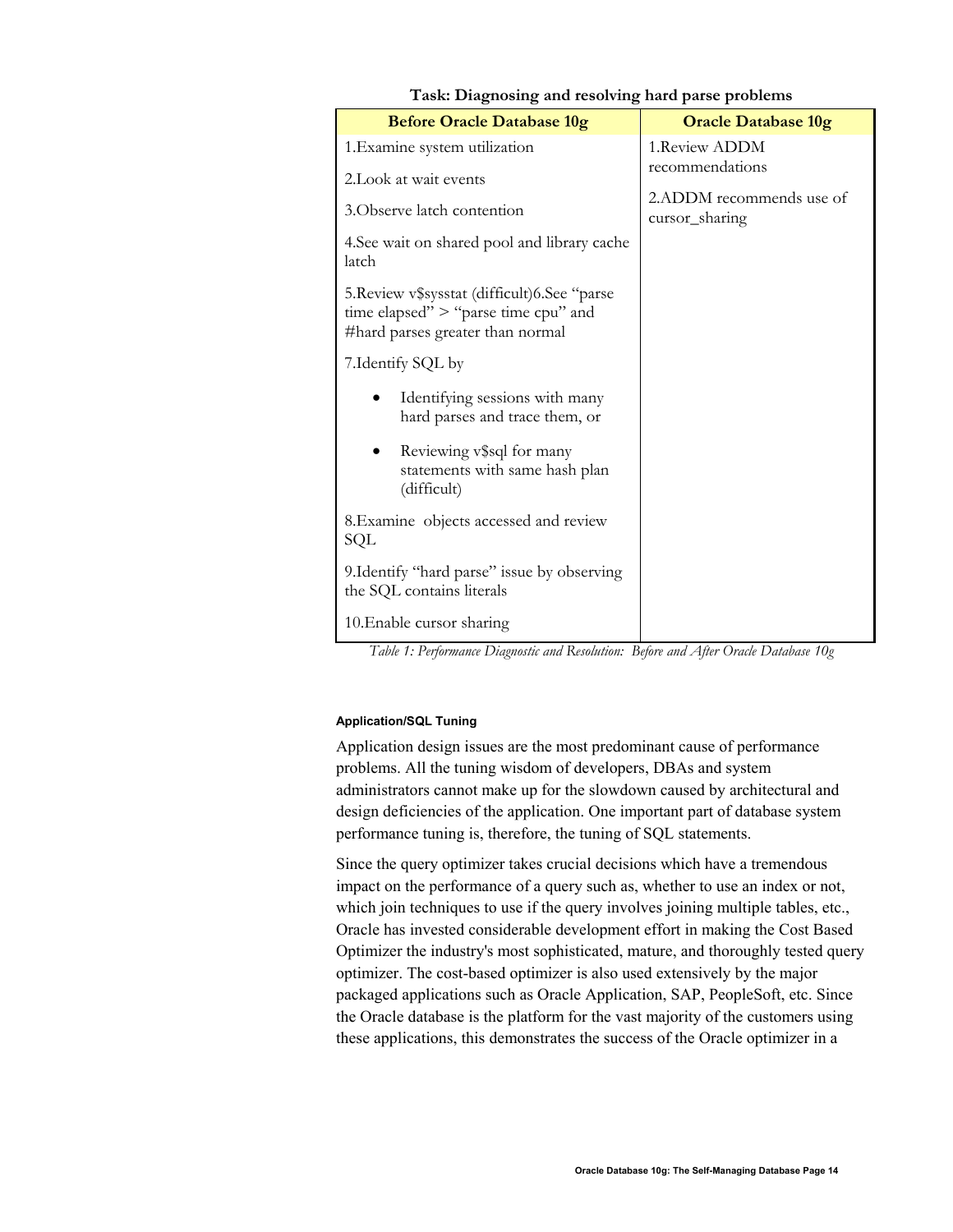huge number of real application settings. Consequently, in Oracle Database 10g, the Rule Based Optimizer (RBO) is no longer available and the cost-based optimizer is the only supported optimizer mode in this release. In the rest of the paper, the word "optimizer" will be used synonymously with the cost-based optimizer.

While the Oracle Database provides best possible query optimization technology which maximizes the application/query performance without any administrator intervention in majority of the cases, there may still be a few cases where the nature of the application or uniqueness of data distribution may cause certain SQL statements to consume unusually high percentage of total system resources. In such situation, the SQL tuning process involves three basic steps:

- Identify high load or top SQL statements that are responsible for a large share of the application workload and system resources, by looking at the past SQL execution history available in the system (e.g., the cursor cache statistics stored in the V\$SQL dynamic view),
- Verify that the execution plans produced by the query optimizer for these statements perform reasonably well,
- Take possible corrective actions to generate better execution plans for poorly performing SQL statements.

The three steps are repeated until the system performance reaches a satisfactory level or no more statements can be tuned. Besides being extremely time consuming, the SQL tuning process outlined above also requires a high degree of expertise. Only a person with a deep knowledge of the application and database system can undertake this task.

The Oracle Database 10g completely automates the SQL tuning process. ADDM identifies SQL statements that are consuming unusually high system resources and are therefore causing performance problem. In addition, the top SQL statements in terms of CPU and shared memory consumption are automatically captured in AWR. Thus, the identification of high load SQL statements happens automatically in the Oracle Database 10g and requires ABSOLUTELY NO intervention from the administrator.

After having automatically identified the top resource consuming SQL statements, the Oracle Database10g can automatically analyze them and recommend solutions using newly added automatic tuning capability of the query optimizer, called the Automatic Tuning Optimizer. The Automatic SQL Tuning is exposed via an advisor called the SQL Tuning Advisor. The SQL Tuning Advisor takes one or more SQL statements, and produces well-tuned plans along with tuning advice. The administrator does not need to do anything other than just invoking the SQL tuning advisor. Once that is done, optimizer analyzes the problem SQL statement(s) and recommends the solution. It is important to bear in mind here that the solution is coming right from the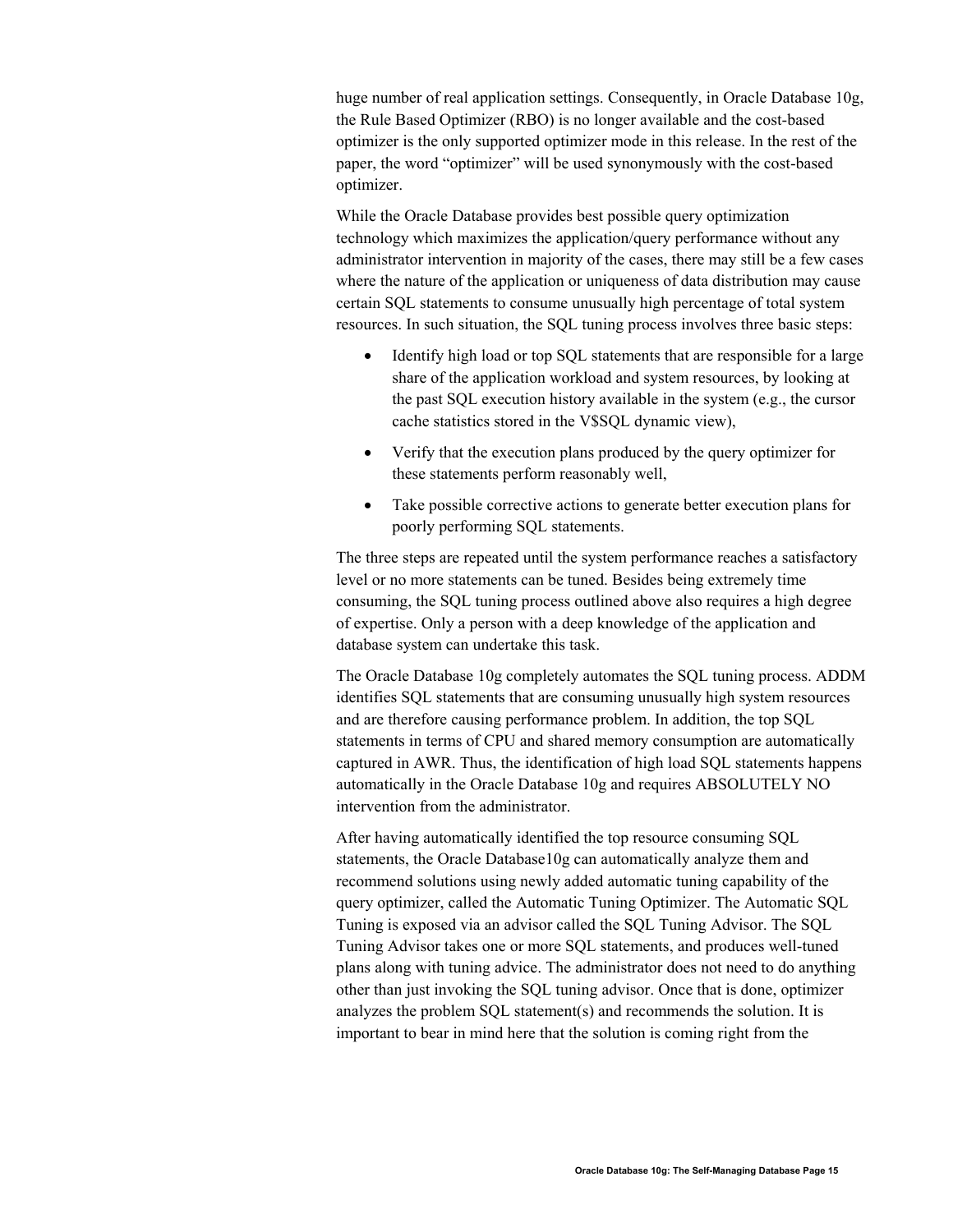optimizer and not from any external tools using some pre-defined heuristics. This provides several advantages: a) the tuning is done by the system component that is ultimately responsible for the execution plans and hence the SQL performance, b) the tuning process is fully cost-based and it naturally accounts for any changes and enhancements done to the query optimizer, c) the tuning process takes into account the past execution statistics of a SQL statement and customizes the optimizer settings for that statement, and d) it collects auxiliary information in conjunction with the regular statistics based on what is considered useful by the query optimizer.

The recommendation of the Automatic Tuning Optimizer can fall into one of the following categories

**Statistics Analysis**: The Automatic Tuning Optimizer checks each query object for missing or stale statistics, and makes recommendation to gather relevant statistics. It also collects auxiliary information to supply missing statistics or correct stale statistics in case recommendations are not implemented. Since the Oracle Database 10g automatically gathers optimizer statistics, this should not usually be the problem unless the automatic statistics gathering functionality has been disabled for some reason.

**SQL Profiling**: The Automatic Tuning Optimizer verifies its own estimates and collects auxiliary information to remove estimation errors. It also collects auxiliary information in the form of customized optimizer settings (e.g., first rows vs. all rows) based on past execution history of the SQL statement. It builds a SQL Profile using the auxiliary information and makes a recommendation to create it. When a SQL Profile is created it enables the query optimizer (under normal mode) to generate a well-tuned plan. **The most powerful aspect of SQL profiles is that they enable tuning of queries without requiring any syntactical changes and thereby proving Oracle administrators and customers with an unique database –resident solution to tune the SQL statements embedded in packaged applications.**

**Access Path Analysis**: The Automatic Tuning Optimizer explores whether a new index can be used to significantly improve access to each table in the query, and when appropriate makes recommendations to create such indexes.

**SQL Structure Analysis**: Here the Automatic Tuning Optimizer tries to identify SQL statements that lend themselves to bad plans, and makes relevant suggestions to restructure them. The suggested restructurings can be syntactic as well as semantic changes to the SQL code.

Both Access Path and SQL structure analysis can be immensely useful in tuning the performance of an application under development or a homegrown production application where the administrators/developers have access to application code.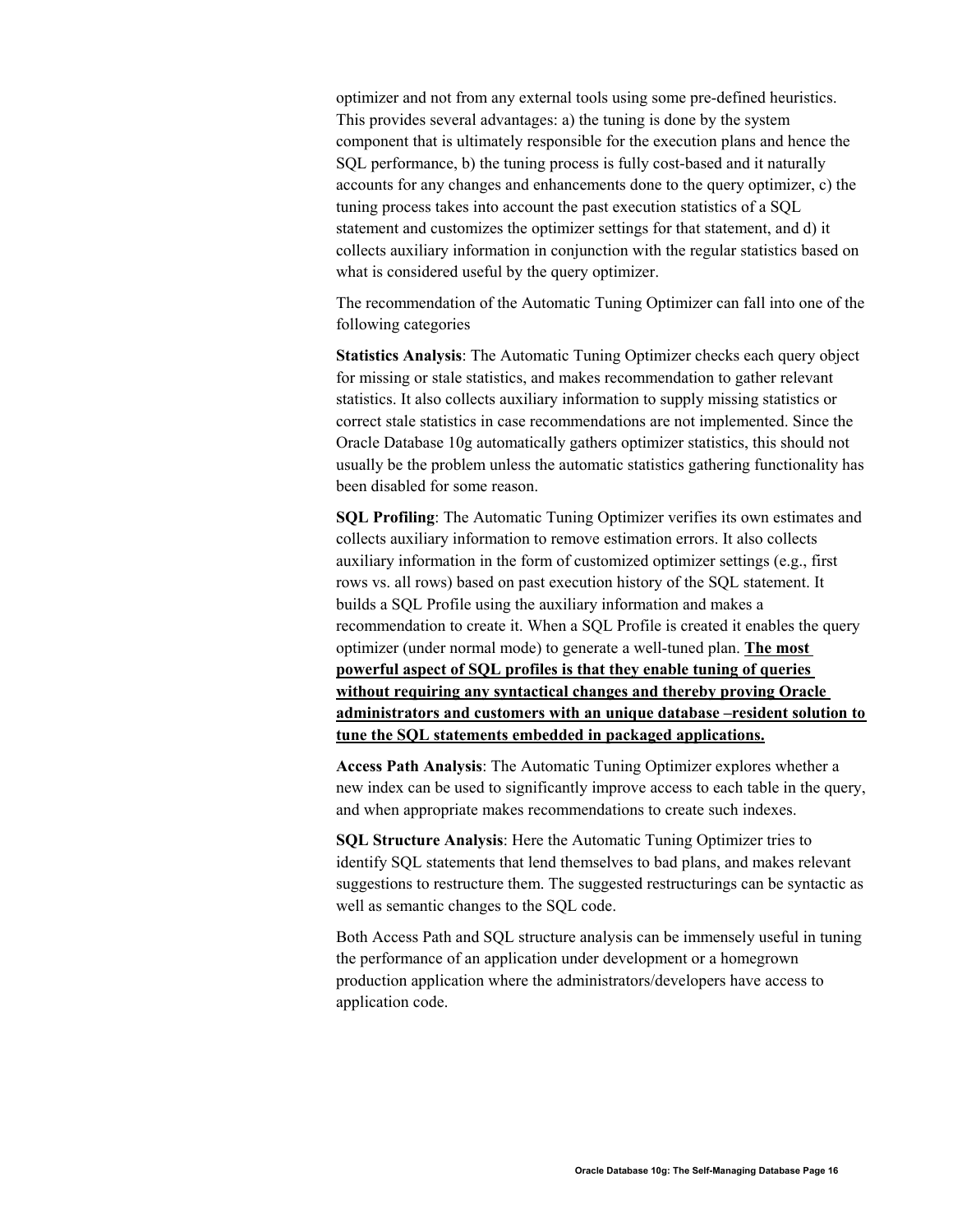SQL Access Advisor is yet another major Oracle Database 10g manageability enhancement. It can automatically analyze the schema design for a given workload and recommend indexes and materialized views to create, retain or drop as appropriate for the workload. While generating recommendations, the SQL Access Advisor considers the impact of adding new indexes and materialized views on data manipulation activities, such as insert, update and delete, in addition to the performance improvement they are likely to provide for queries. The SQL Access Advisor provides a very easy to use interface and requires very little system knowledge. It can also be run without affecting production systems since the data can be gathered from the production system and taken to another machine where the SQL Access Advisor can be run.

The Oracle Database 10g indeed makes optimizing application performance child's play. No matter how complex the problem is or how restrictive is the environment, the Oracle Database 10g can provide the answers to SQL tuning problems. The following table depicts how the Automatic Tuning Optimizer dramatically alters the way SQL problems are detected and resolved.

| <b>Before Oracle Database 10g</b>                                                    | <b>Oracle Database 10g</b>                        |
|--------------------------------------------------------------------------------------|---------------------------------------------------|
| 1. Examine system utilization                                                        | 1. Review ADDM                                    |
| 2. Look at wait events                                                               | recommendations                                   |
| 3. See wait on DB scattered read                                                     | 2. Follow link to run Automatic<br>SQL tuning     |
| 4. Determine scope – system wide,<br>module-dependent, user-dependent?               | 3. Accept SQL Profile<br>recommendations from SQL |
| 5. Identify SQL by (difficult)                                                       | Tuning                                            |
| Identifying sessions with high DB<br>scattered read waits and trace them, or         |                                                   |
| Reviewing Top Sessions in OEM                                                        |                                                   |
| 6. Get explain plan                                                                  |                                                   |
| 7. Examine objects accessed<br>(size/cardinality)                                    |                                                   |
| 8. Review SQL statistics and/or compare<br>to object statistics (v\$sql) (difficult) |                                                   |
| 9. Identify the problem                                                              |                                                   |
| 10. Contact packaged app vendor                                                      |                                                   |
| 11. Produce test case for vendor                                                     |                                                   |
| 12. Vendor produces patch/upgrade                                                    |                                                   |

# **Task: Tuning high load SQL statements coming from a packaged application**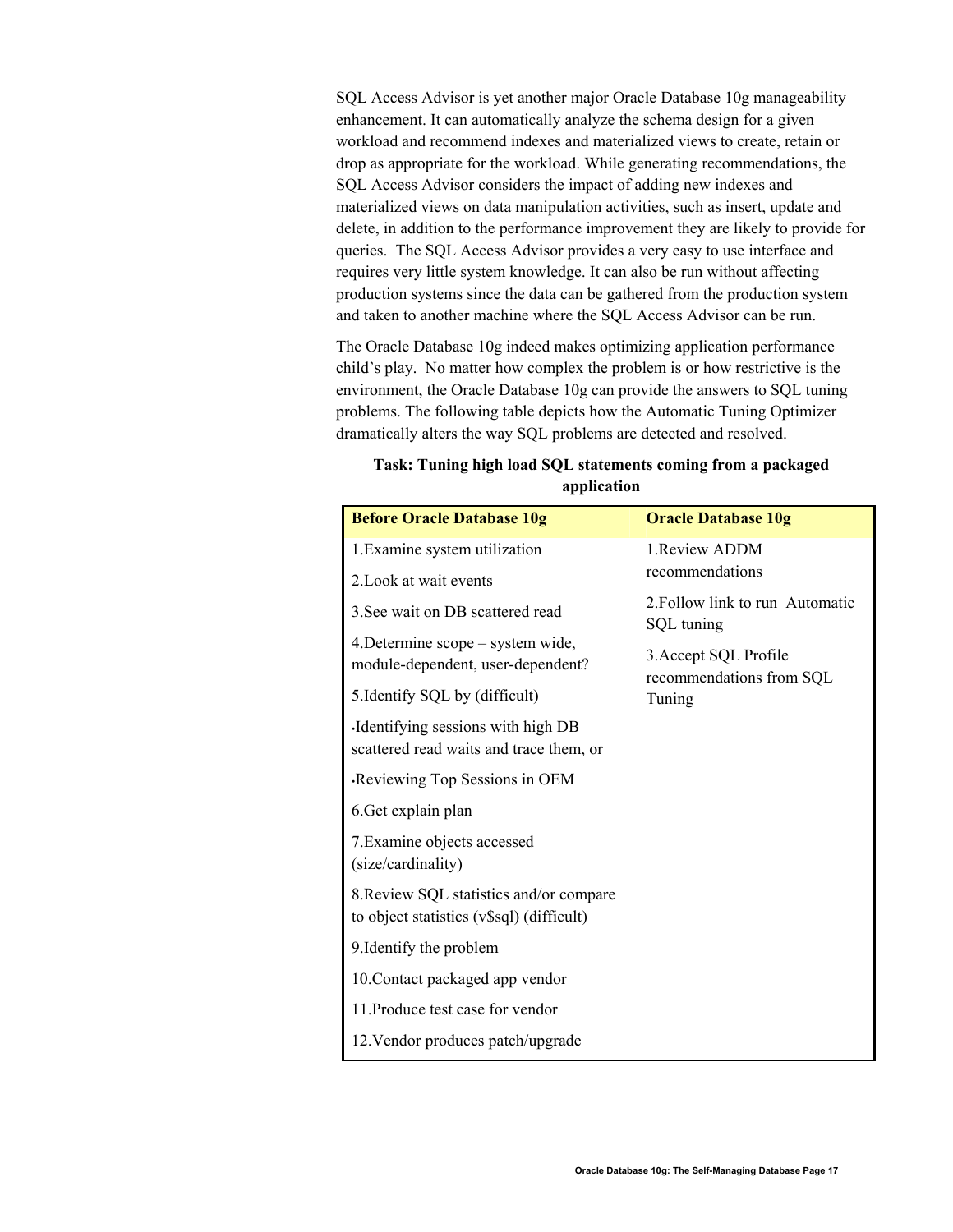<span id="page-17-0"></span>

| <b>Before Oracle Database 10g</b>                                   | <b>Oracle Database 10g</b> |
|---------------------------------------------------------------------|----------------------------|
| 13. Patch/upgrade installed in customer's<br>next maintenance cycle |                            |

*Table 2: SQL Tuning: Before and After Oracle Database 10g* 

Those interested in finding out more details about the SQL Tuning Advisor and SQL Access Advisor can take a look at the following papers:

- "The Self-Managing Database: Guided Application & SQL Tuning"
- "Turbocharge your Database: Use the Oracle database 10g SQL Access Advisor"

# **Memory Management**

Memory is a precious system resource and administrators currently spend a significant amount of their time optimizing its use. One of the key selfmanagement enhancements in the Oracle Database 10g is Automatic Shared (SGA) Memory management. This functionality automates the management of shared memory used by an Oracle Database instance and liberates administrators from having to configure the shared memory components manually. In Oracle Database 10g, DBAs can just specify the total amount of SGA memory available to an instance using a newly used parameter SGA\_TARGET. The database server then automatically distributes the available memory among various components as required. The Automatic Shared Memory Management feature is based on sophisticated heuristics internal to the database that monitors the memory distribution and changes it according to the demands of the workload.

When the Automatic Shared Memory Management is enabled, the most commonly configured components are sized automatically. These include:

- 1. Shared pool (for SQL and PL/SQL execution)
- 2. Java pool for (java execution state)
- 3. Large pool (for large allocations such as RMAN backup buffers)
- 4. Buffer cache

There is no need to set the of size any of the above components explicitly and by default the parameters for these components will appear to have values of zero. Whenever a component needs memory, it can request that it be transferred from another component via the internal auto-tuning mechanism. This will happen transparently without user-intervention.

The performance of each of these components is also monitored by the Oracle instance. Now the instance uses internal views and statistics to determine how to optimally distribute memory among the automatically sized components. Thus,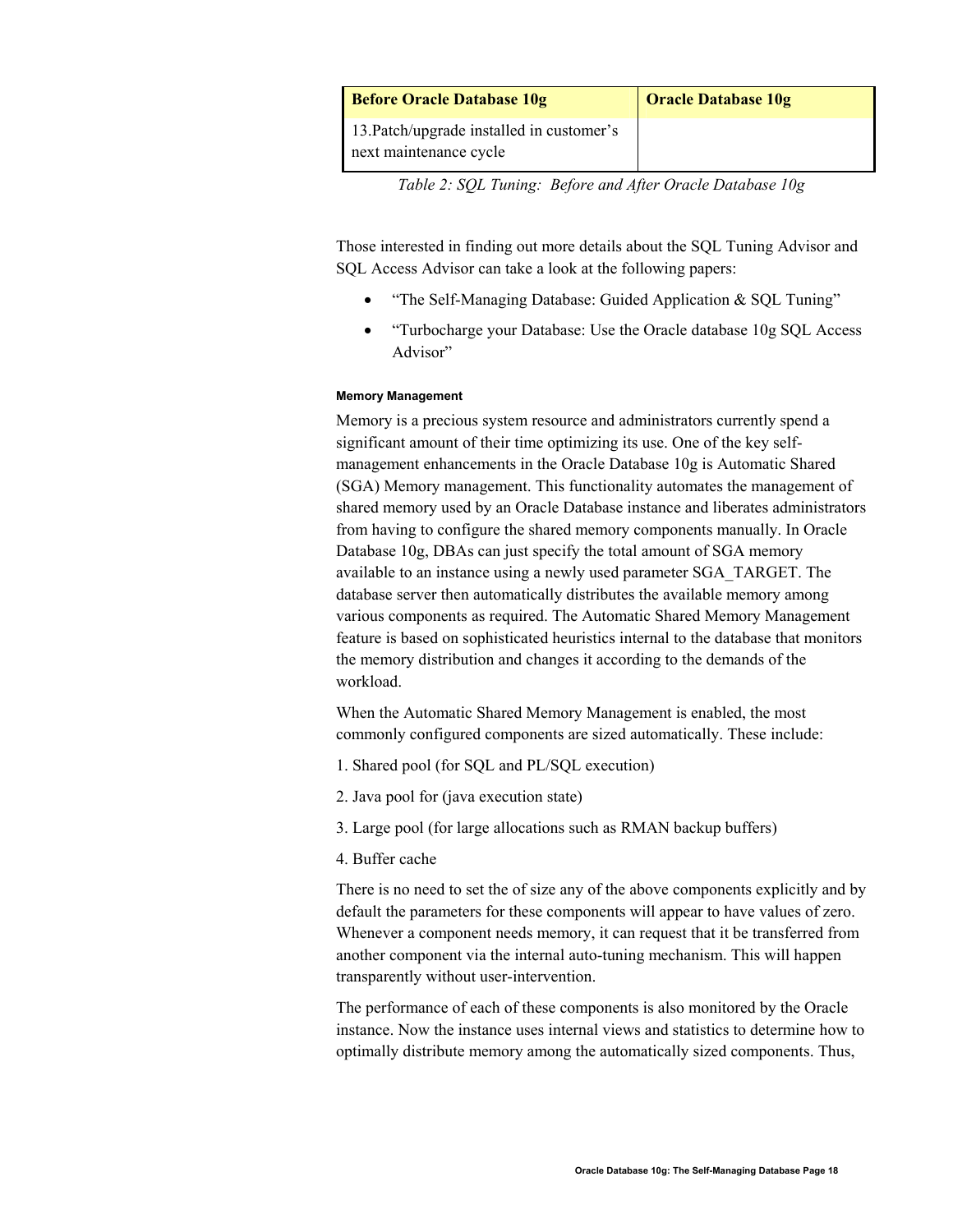as the workload changes, memory would be redistributed to ensure optimal performance with the new workload. This algorithm is never complacent and always tries to find the optimal distribution by taking into consideration long term as well as short terms trends.

The administrator can still exercise some control over the size of the auto-tuned components by specifying minimum values for each of these components. This can be useful in cases where the administrator knows that an application needs a minimum amount of memory in certain components to function properly.

The sizes of the automatically tuned components are remembered across shutdowns if a server parameter file (SPFILE) is used. This means that the system will not need to learn the characteristics workload from scratch each time and will pick up where it left off from the last shutdown.

The most significant benefit of using automatic SGA memory management is that the sizes of the different SGA components are flexible and will adapt to the needs of a workload without requiring user intervention. Besides maximizing the use of available memory, the Automatic Shared Memory Management feature can enhance workload performance as well. With manual configuration, it is possible that the compiled SQL statements will frequently age out of the shared pool because of its inadequate size. This will manifest into frequent hard parses and, hence, reduced performance. However when automatic management is enabled, the internal tuning algorithm will monitor the performance of the workload and grow the shared pool if it determines that doing so will reduce the number of parses required. This is one of the most wonderful aspects of Automatic Shared Memory Management feature since it provides enhanced outof-box performance, without requiring any additional resources or manual tuning effort. Having just a single parameter to deal with simplifies the job of administrators greatly. DBAs can now just specify the amount of SGA memory an instance has its disposal and forget about the rest. They do not need to figure out the sizes of individual components any more. In addition, they can be assured of the fact that no out of memory errors will be generated unless the system has truly run out of memory.

| <b>Before Oracle Database 10g</b>                             | <b>Oracle Database 10g</b>                                                |
|---------------------------------------------------------------|---------------------------------------------------------------------------|
| 1. Launch Buffer Pool Advisor                                 | (This space is intentionally left)                                        |
| 2. Examine output; check if Buffer Pool is<br>over allocated  | blank – No manual steps needed<br>with Automatic Shared Memory<br>Tuning) |
| 3. If so, reduce size of Buffer Pool                          |                                                                           |
| 4. Launch Shared Pool Advisor                                 |                                                                           |
| 5. Examine output; check if Shared Pool is<br>under allocated |                                                                           |

#### **Task: Resolving out of memory errors**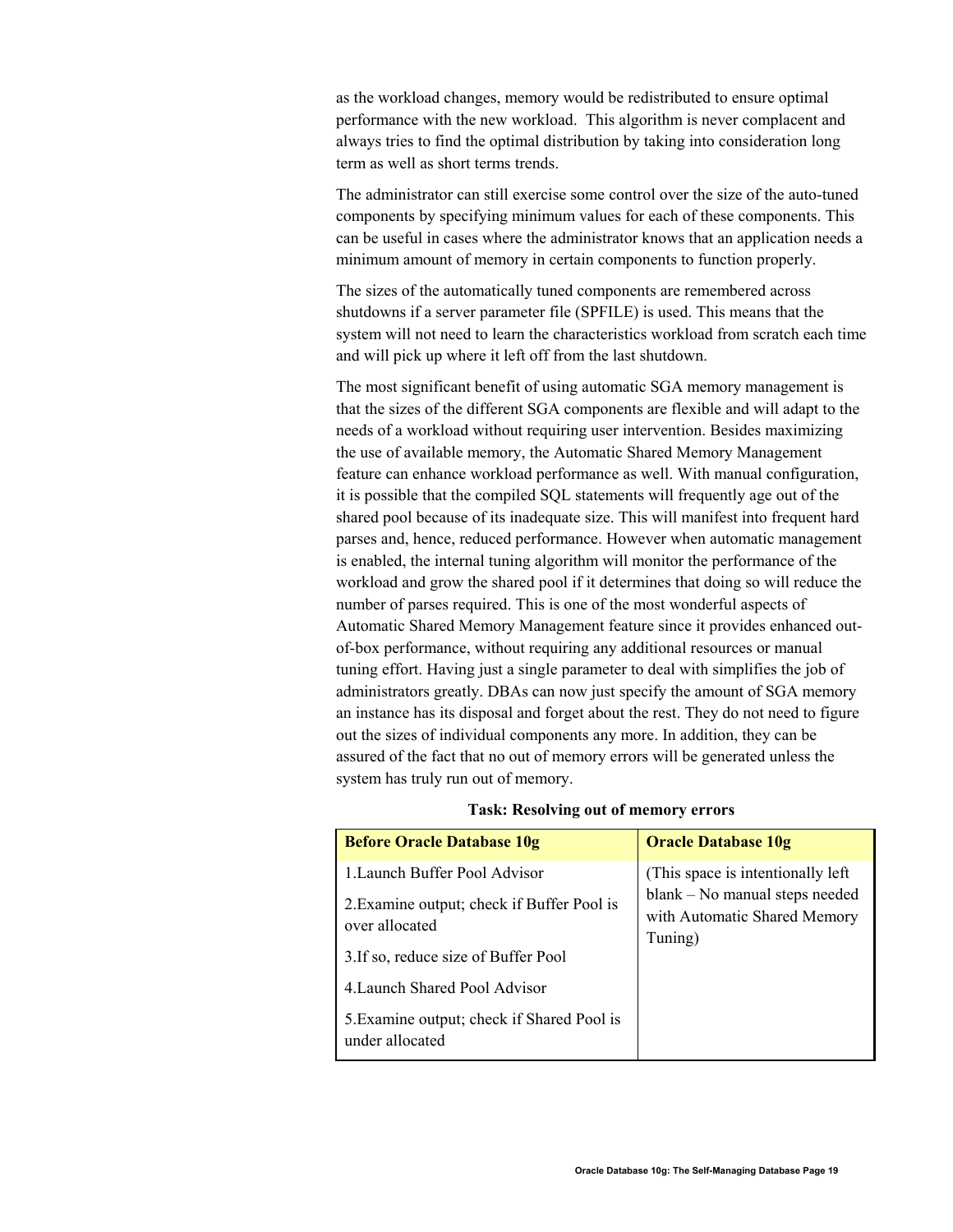<span id="page-19-0"></span>

| 6. If so, increase size of Shared Pool |  |
|----------------------------------------|--|
|----------------------------------------|--|

*Table 3: SGA Memory Management: Before and After Oracle Database 10g* 

To find more technical details about the Automatic Shared Memory Management feature, please take a look at Oracle white paper "The Self-Managing Database: Automatic SGA Memory Management".

#### **Space Management**

Space management is one of the most time consuming tasks for database administrators. Fortunately, the Oracle Database 10g automatically manages its space consumption, alerts administrators on potential space problems, and recommends possible solutions.

#### *Proactive Space Management*

Oracle Database 10g introduces a non-intrusive and timely check for space utilization monitoring in the database server. The Oracle Database 10g automatically monitors its space utilization during its normal space allocation and de-allocation operations and alerts administrators if the free space availability falls below the pre-defined thresholds. Oracle Database 10g's space monitoring functionality is set up out of box, causes no measurable performance impact, and is uniformly available across all tablespace types. Also, the same functionality is available both through Enterprise Manager (EM) as well as SQL. Since the monitoring is performed at the same time as space is allocated and freed up in the database server, this guarantees immediate availability of space usage information whenever the user needs it.

Notification is performed using server generated alerts mechanism. The alerts are triggered when certain space related events occur in the database. For example when the space usage threshold of a tablespace is crossed, an alert is raised. Another example of an alert is when a Resumable session encounters out of space situation. An alert is sent instantaneously to the DBA to take corrective measures. The DBA may choose to get paged with the alert information and add space to the tablespace to allow the suspended operation to continue from where it left off.

The database comes with a default set of alert thresholds. The DBA may override the default for a given tablespace or set a new default for the entire database through EM.

#### *Intelligent Capacity Planning*

DBAs face a lot of challenges in managing space allocated to segments. Space may get over allocated because of the difficulty to predict the space requirement of an object or because of the inability to predict the growth trend of an object. On tables that are heavily updated, the resulting segment may have a lot of internal fragmentation and maybe even row chaining. These issues may result in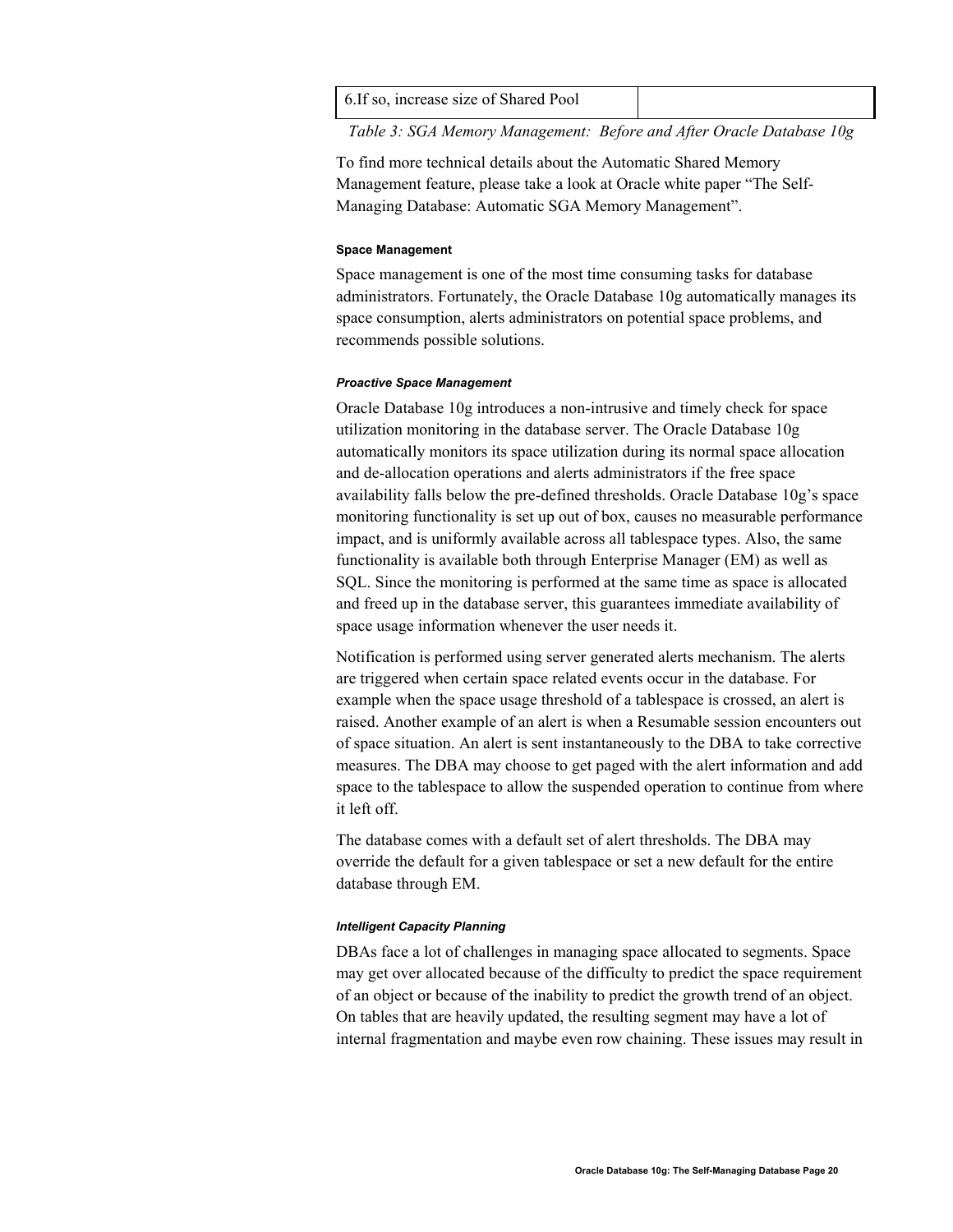a wide variety of problem symptoms in the database from poor performance to space wastage. The Oracle Database 10g offers several new features/functionality to address these challenges.

The Oracle Database 10g can predict the size of a given table based on its structure and estimated number of rows. This is a powerful "what if" tool that allows estimation of the size of an object before it is created or rebuilt. If tablespaces have different extent management policies then the tool will help decide the tablespace that will cause least internal fragmentation. The Object Space Advisor works for tables with indexes on them as well as Index Organized Tables.

The growth trend report takes the DBA to the next step of capacity planning – planning for growth. Most database systems grow over time. Planning for growth is an important aspect of provisioning resources. In order to aid this process, the Oracle Database 10g tracks historical space utilization in the AWR and uses this information to predict the future resource requirements.

#### *Transparent Space Reclamation*

The Oracle Database 10g provides the ability of performing *an in place reorganization* of data for optimal space utilization by shrinking it. Shrinking of a segment will make unused space available to other segments in the tablespace and may improve the performance of queries and DML operations.

The Segment Shrink functionality provides the ability to both compact the space used in a segment and then deallocate it from the segment. The deallocated space is returned to the tablespace and is available to other objects in the tablespace. Sparsely populated tables may cause a performance problem for full table scans. By performing shrink, data in the table is compacted and the high water mark of the segment is pushed down. This makes full table scans read less blocks and hence, run faster.

Segment Shrink is an *online* operation – the table being shrunk is open to queries and DML while the segment is being shrunk. Additionally, segment shrink is performed *in place*. This is a key advantage over performing Online Table Redefinition for compaction and reclaiming space. The DBA may schedule segment shrink for one or all the objects in the database as nightly jobs without requiring any additional space to be provided to the database.

Segment Shrink works on heaps, IOTs, LOBs, Materialized Views and Indexes with row movement enabled in tablespaces with Automatic Segment Space Management. When Segment Shrink is performed on tables with indexes on them, the indexes are automatically maintained when rows are moved around for compaction. User defined triggers are not fired, however, because compaction is a purely physical operation and does not impact the application. Note that Segment Shrink can be performed only on tables with row movement enabled. Only applications that explicitly track rowids of objects will not be able to be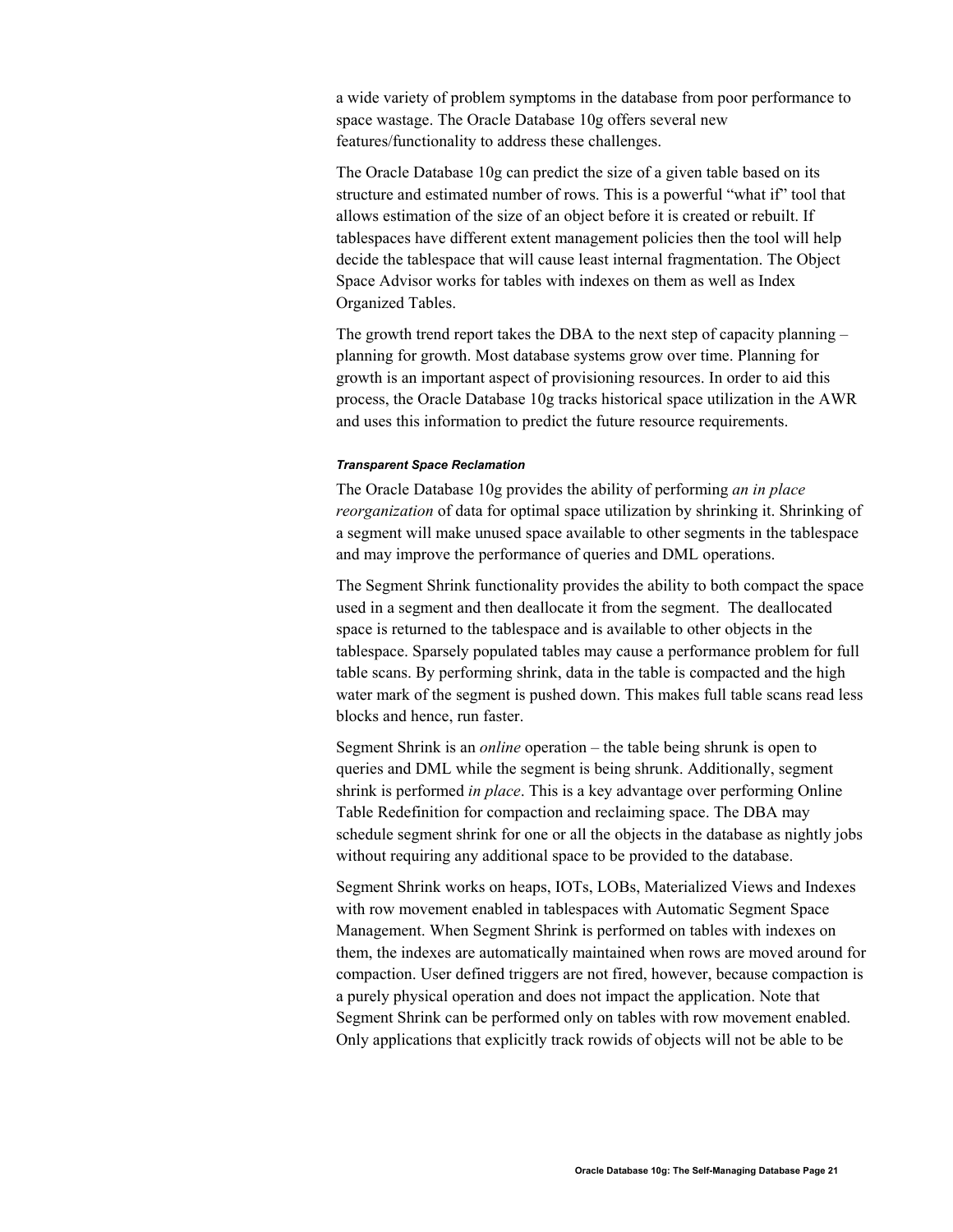<span id="page-21-0"></span>shrunk because the application tracks the physical location of rows in the objects.

In order to easily identify candidate segments for shrinking, the Oracle Database 10g also includes Segment Advisor. The Segment Advisor performs growth trend analysis on individual objects to determine if there will be any additional space left in the object in 7 days. It then uses the reclaim space target to select candidate objects to shrink. The Segment Advisor can be invoked in the *comprehensive* mode. In this mode, in addition to using the pre-computed statistics in the workload repository, the Segment Advisor performs sampling of the objects under consideration to refine the statistics for the objects. Although this operation is more resource intensive, it may be used to perform a more accurate analysis, when desired.

Oracle White Paper "The Self-Managing Database: Proactive Space and Schema Object Management" contains detailed information about the space management enhancements introduced in the Oracle Database 10g.

#### **Storage Management**

Storage layout and configuration can have a significant impact on overall database performance. Database Administrators, in conjunction of storage and network administrators, therefore have to deal with difficult tasks such as looking for hotspots that negatively affect performance and moving data files around to reduce contention. Thankfully, that scenario is about to change dramatically, with Oracle Database 10*g*'s new Automatic Storage Management (ASM) capability.

Automatic Storage Management provides a vertical integration of the file system and volume manager specifically built for the Oracle database files. ASM distributes I/O load across all available resource to optimize performance while removing the need for manual I/O tuning (spreading out the database files avoids hotspots). ASM helps DBAs manage a dynamic database environment by allowing them to grow the database size without having to shutdown the database to adjust the storage allocation.

Automatic Storage Management allows the DBA to define a pool of storage (called a disk groups) and then the Oracle kernel manages the file naming and placement of the database files on that pool of storage. The DBA can change the storage allocation (adding or removing disks) with new SQL commands (create diskgroup, alter diskgroup and drop diskgroup). One can also manage the disk groups by using Enterprise Manager (EM) and the Database Configuration Assistant (DBCA).

The Oracle Database 10*g* provides DBAs a simplified management interface for storage resources. Automatic Storage Management eliminates the need for manual I/O performance tuning. It virtualizes storage to a set of disk groups and provides redundancy options to enable a high level of protection. ASM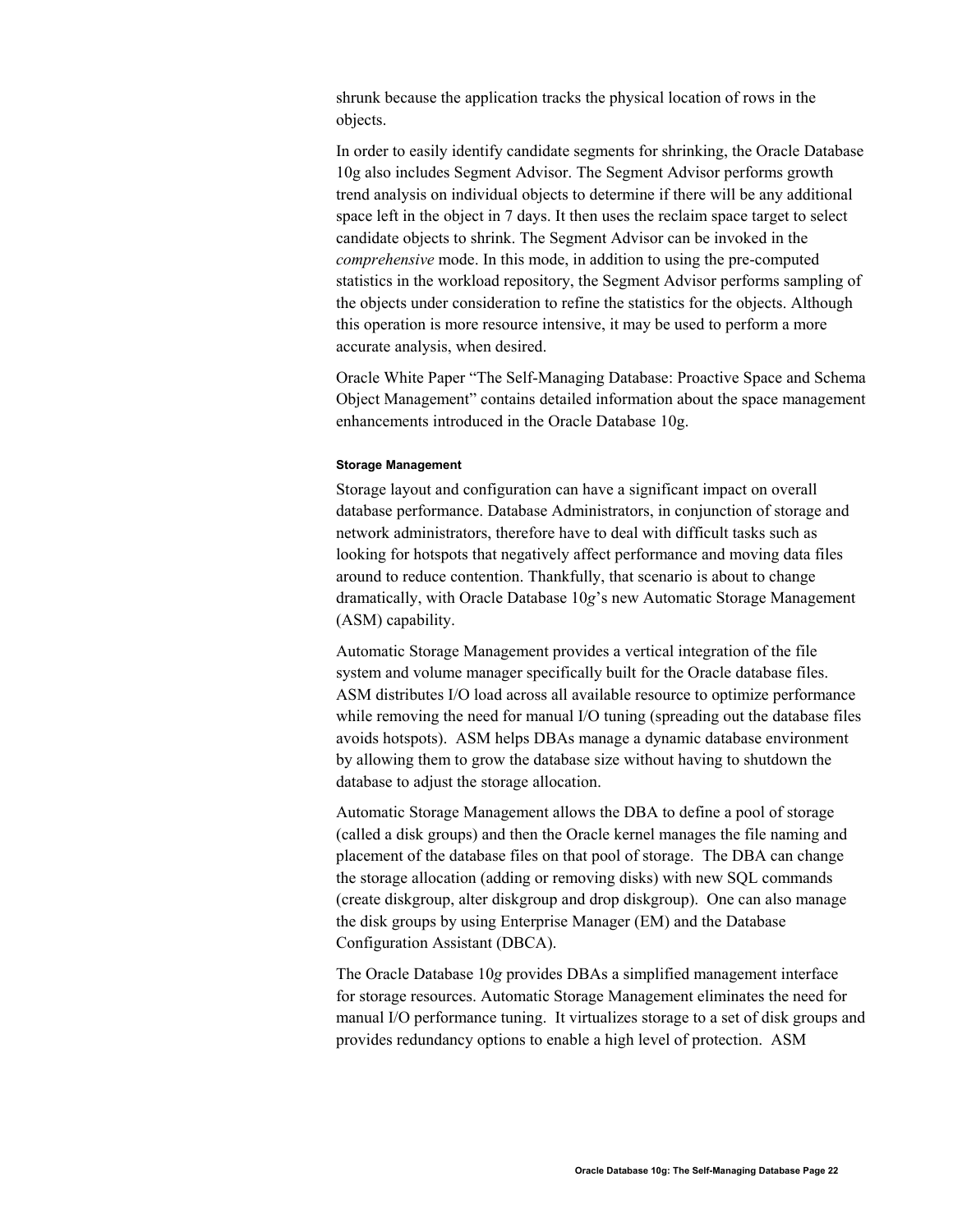<span id="page-22-0"></span>facilitates non-intrusive storage configuration changes with automatic rebalancing. It spreads database files across all available storage to optimize performance and resource utilization. It is a capability that saves DBAs time by automating manual storage and thereby increasing their ability to manage larger databases and more of them with increased efficiency.

#### **Backup & Recovery**

Oracle's current backup & recovery infrastructure is already considered the most robust and powerful in the industry. Oracle Recovery Manager (RMAN) is a powerful tool that simplifies, automates, and improves the performance of backup and recovery operations. It continues to mature with each new release and the revolutionary technological advances included in Oracle Database 10g make it even more simple, reliable, and automated.

#### *Easier, Faster On-Disk Backups*

As stated earlier in the paper, DBCA now provides the ability to automatically schedule an on-disk backup procedure. All that DBAs need to do is to specify the time window when they want the automatic backups to run. This automation leverages a number of new functionality introduced in the Oracle Database 10g to simplify disk-based backups. In Oracle Database 10g, a unified storage location for all recovery related files and activities in an Oracle database, called the Flash Recovery Area, may be defined using a new initialization parameter DB\_RECOVERY\_FILE\_DEST. All files that are needed to completely recover a database from a media failure, such as control files, archived log files, flashback logs (introduced in the Oracle Database 10g), RMAN backups, etc., are part of the Flash Recovery Area. Allocating sufficient space to the Flash Recovery Area will ensure faster, simpler, and automatic recovery of the Oracle database. The Flash Recovery does a lot more than just providing a unified location for recovery related file. It actually manages the files stored in this location in an intelligent manner to maximize the space utilization and avoid out of space situations to the extent possible. Based on the specified RMAN RETENTION POLICY, the Flash Recovery Area will automatically delete obsolete backups and archive logs that are no longer required based on that configuration.

Incremental backups have been part of RMAN since it was first released in Oracle8.0. Incremental backups provide the capability to backup only the changed blocks since the previous backup. Oracle Database 10g delivers the ability for faster incrementals with the implementation of the change tracking file feature. When the block change tracking feature is enabled, Oracle tracks the physical location of all database changes. RMAN automatically use the change tracking file to determine which blocks need to be read during an incremental backup and directly accesses that block to back it up. It reduces the amount of time needed for daily backups, saves network bandwidth when backing up over a network and reduces the backup file storage.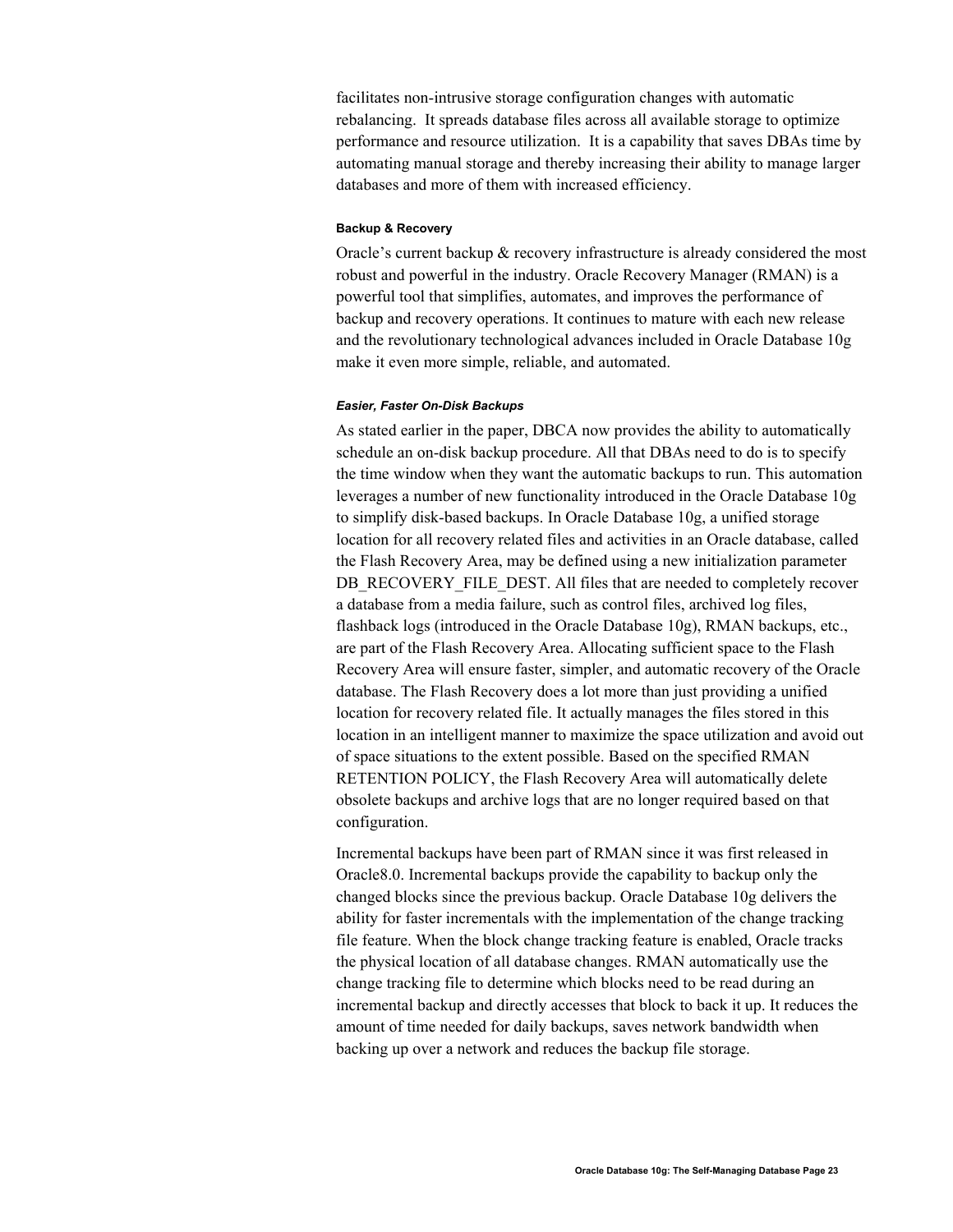Besides making the incremental backups significantly faster, the Oracle Database 10g also allows them to be used for updating a previously made backup. Oracle's Database 10g Incrementally Updated Backups feature merges the image copy of a datafile with a RMAN incremental backup resulting in an updated backup which contains the changes captured by the incremental backup. By providing this yet another unique functionality, the Oracle Database 10g eliminates the requirement to make a whole database backup repeatedly. It should now be possible to make a full database backup once for a given database and use incremental backups subsequently to keep the full back up updated. A backup strategy based on incrementally updated backups can help keep the time required for media recovery of your database to a minimum.

#### *Self-Service Error Correction*

According to many studies, 40% of application outages are caused by operator or user errors. Part of being human is making mistakes. But these errors are extremely difficult to avoid and in can be particularly difficult to recover from without advance planning and the right technology.

The Oracle Database 10g architecture leverages the unique technological advances in the area of database recovery due to human errors. Flashback Technology provides a set of new features to view and rewind data back and forth in time. The Flashback features offer the capability to query past versions of schema objects, query historical data, perform change analysis or perform self-service repair to recover from logical corruptions while the database is online. With the Oracle Database 10g Flashback Technology, you can indeed undo the past!

Flashback Technology revolutionizes recovery by just operating on the changed data. The time it takes to recover the error is now equal to the same amount of time it took to make the mistake. The Oracle Database 10g Flashback technology includes Flashback Database, Flashback Table, Flashback Drop, Flashback Versions Query, and Flashback Transaction Query.

Flashback Database quickly rewinds an Oracle database to a previous time, to correct any problems caused by logical data corruptions or user errors. It eliminates the down time associated with restoring a backup and makes it extremely easy to recover from unanticipated errors.

Flashback Table provides the DBA the ability to recover a table or a set of tables to a specified point in time quickly, easily, and online. Flashback Table restores the tables while automatically maintaining its associated attributes such as - the current indexes, triggers and constraints, not requiring the DBA to find and restore application specific properties. Flashback Table alleviates the need for performing more complicated point in time recovery operations.

Flashback Drop provides a safety net when dropping objects in Oracle Database 10g. When a user drops a table, Oracle automatically places it into the "Recycle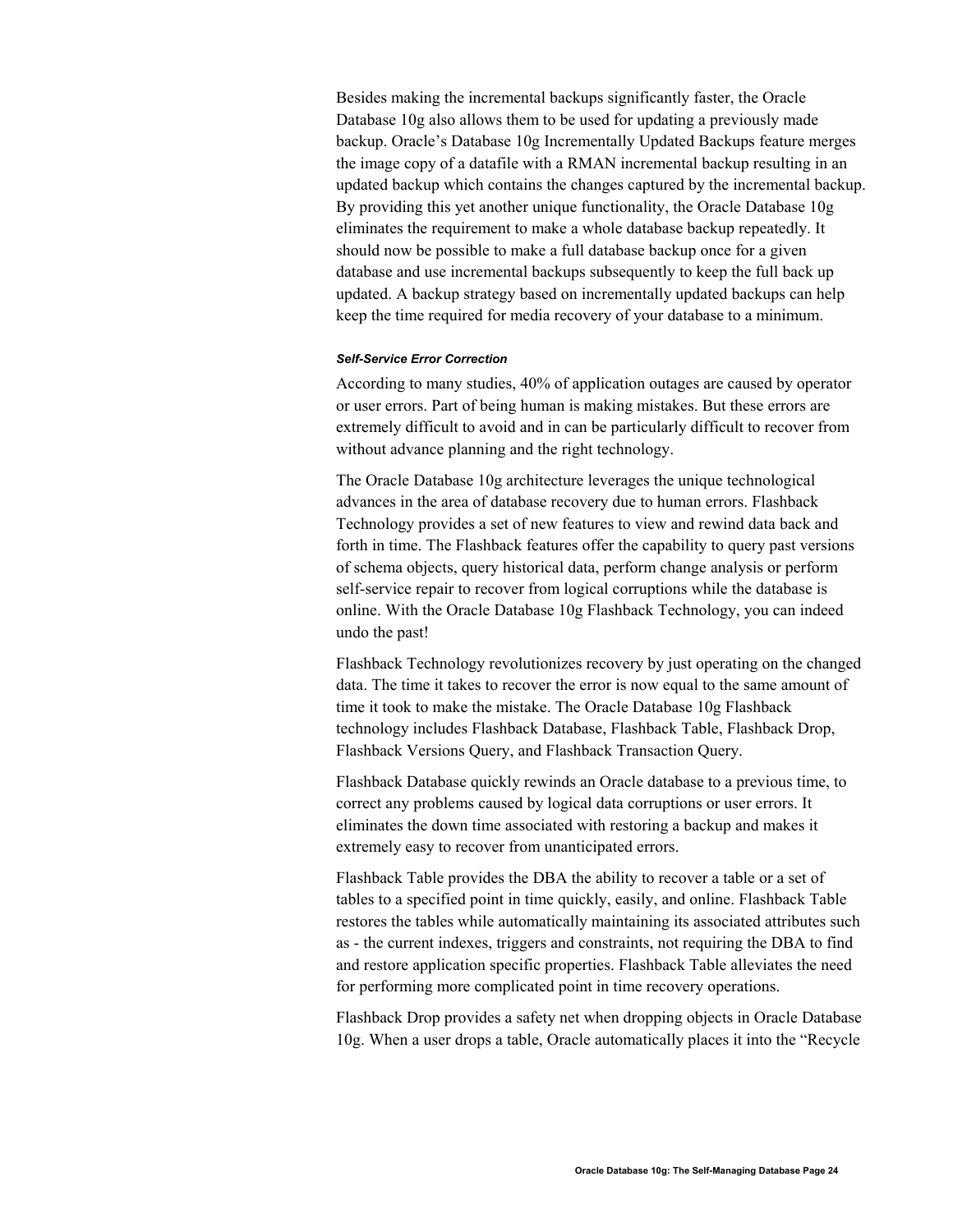<span id="page-24-0"></span>Bin". The Recycle Bin is a virtual container where all dropped objects reside. Objects remain in the Recycle Bin until either Oracle needs to reclaim the space in order to accommodate new data or the owner of the dropped objects decides to permanently remove them using the new PURGE command. As long as a dropped object remains in the recycle bin, it can be recovered using a simple SQL statement.

| r ash, hecovering accidentally dropped table                                                                         |                                                                                                     |  |  |
|----------------------------------------------------------------------------------------------------------------------|-----------------------------------------------------------------------------------------------------|--|--|
| <b>Before Oracle Database 10g</b>                                                                                    | <b>Oracle Database 10g</b>                                                                          |  |  |
| (Tablespace Point-in-time Recovery)<br>1. Prepare an auxiliary instance by first<br>creating an Oracle password file | 1. Single Command Recovery:<br><b>FLASHBACK TABLE</b><br><table name="">TO BEFORE<br/>DROP;</table> |  |  |
| 2. Create parameter file for auxiliary<br>instance                                                                   |                                                                                                     |  |  |
| 3. Start auxiliary instance in NOMOUNT<br>mode using SQL*Plus                                                        |                                                                                                     |  |  |
| 4. Using RMAN interface to perform<br>TSPITR                                                                         |                                                                                                     |  |  |
| 5. Using RMAN, connect to target<br>database and bring tablespace in question<br>online                              |                                                                                                     |  |  |
| 6. Shutdown the auxiliary instance                                                                                   |                                                                                                     |  |  |
| 7. Delete auxiliary instance data files,<br>control files, and redo log files                                        |                                                                                                     |  |  |

# **Task: Recovering accidentally dropped table**

*Table 4: Database Recovery: Before and After Oracle Database 10g* 

#### **Configuration Management**

Enterprise Manager 10g has several powerful new configuration management facilities that help detect configuration changes and differences and enforce best practice configuration parameter settings. These capabilities are not limited to Oracle software only, they also encompass the underlying hosts and operating systems.

Enterprise Manager 10g continuously monitors the configuration of all Oracle systems for such things as best practice parameter settings, security set-up, storage and file space conditions and recommended feature usage. Nonconforming systems are automatically flagged to the user with a detailed explanation of the specific system configuration issue. For example, Enterprise Manager advises database administrators to use new functionality such Automatic Undo Management or Locally Managed Tablespaces if they aren't being used currently. This automatic monitoring of system configurations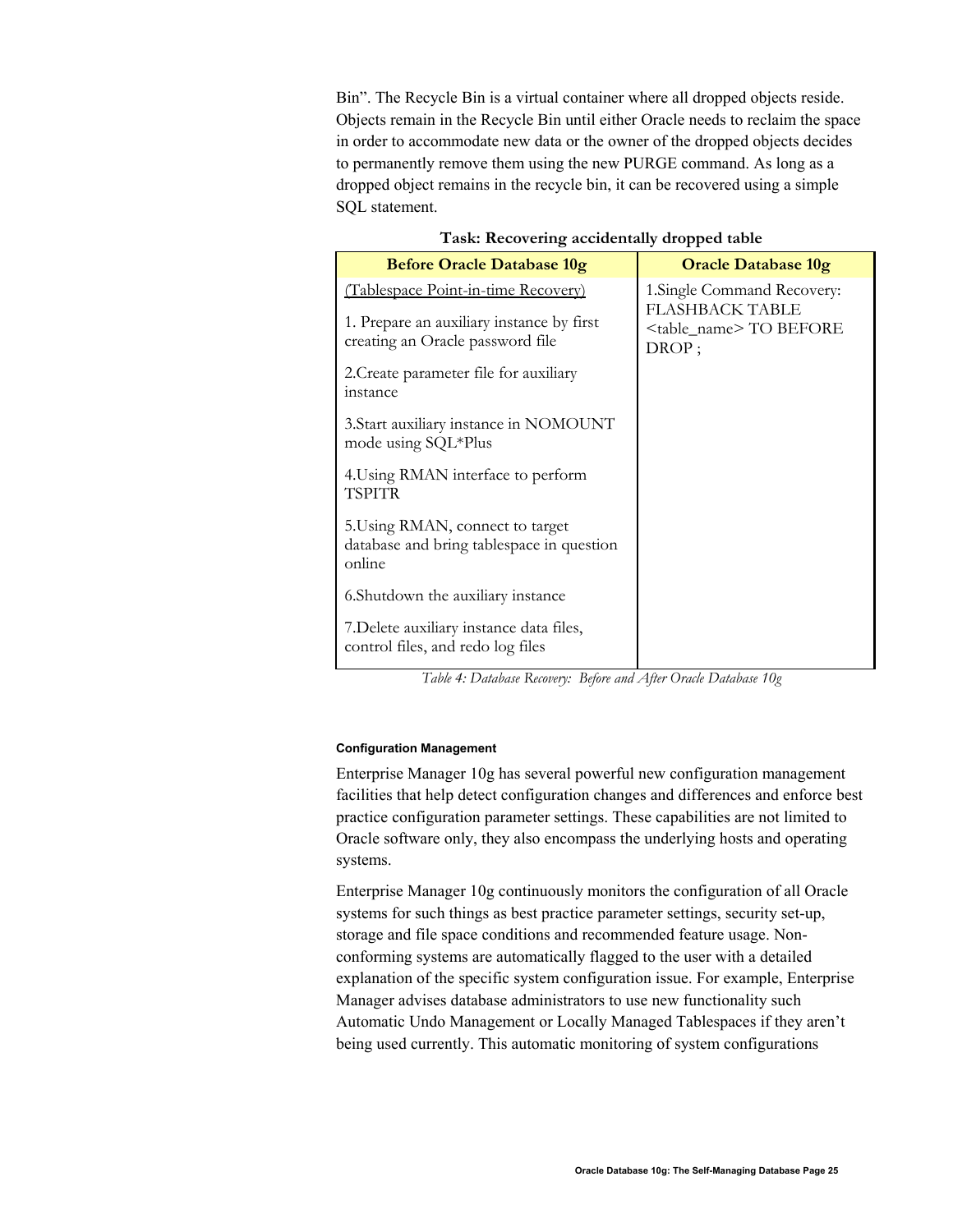<span id="page-25-0"></span>promotes best practices configuration management, reduces administrator workload and the risk of availability, performance or security compromises.

Oracle Enterprise Manager 10g also significantly facilitates software patching thanks to its built-in *MetaLink integration*. First of all, Enterprise Manager automatically alerts users to new critical patches – such as important security patches – and flags all systems that require that patch. In addition, users can invoke the Enterprise Manager patch wizard to find out what interim patches are available for that installation. Using the Enterprise Manager patch wizard interim patches can be selected for download from MetaLink into the Enterprise Manager patch cache eliminating the need for repeated downloads. The user has the choice to stage appropriate patches on the destination system or systems for manual application at a later time. To further automate the patching process, the user can also provide a customizable patch application script that is executed on the destination systems at a user-defined time by the resident Enterprise Manager Agents. As patches are applied to a system, the corresponding OUI inventory is automatically updated to keep track of the systems' correct patch level.

# **WHAT DOES IT MEAN TO YOU?**

A completely self-managing database will radically change the way enterprise data centers are managed in the future. The automation of routine administrative tasks will enable DBAs to concentrate their efforts in managing the end-user experience rather than supporting technology. As the database becomes totally self-contained, the role of database administrators will evolve from managing the database to strategic management of business information stored in it. With an increased focus on company's business goals, database administrators in the future will play an increasingly crucial role in success of the enterprise.

Businesses will reap the benefits of increased administrative productivity in form of significantly reduced operational costs. At the same time, systems will perform better, offer more reliability, and automatically scale to millions of users – all at a fraction of today's costs. The "invisible" Oracle database will thus enable enterprises to become more profitable, provide better customer service, and emerge as market leaders.

The self-management capabilities of the Oracle Database 10g will also facilitate its use as an embedded database. All the self-management functionality introduced in the Oracle Database 10g is fully accessible via open Application Programming Interface (APIs) making it extremely easy for third party application developers to create applications that automatically manage the underlying Oracle database. The unrivaled performance, availability, and scalability of the embedded Oracle database will enable such applications to offer highest class mission-critical services without exposing database management complexities.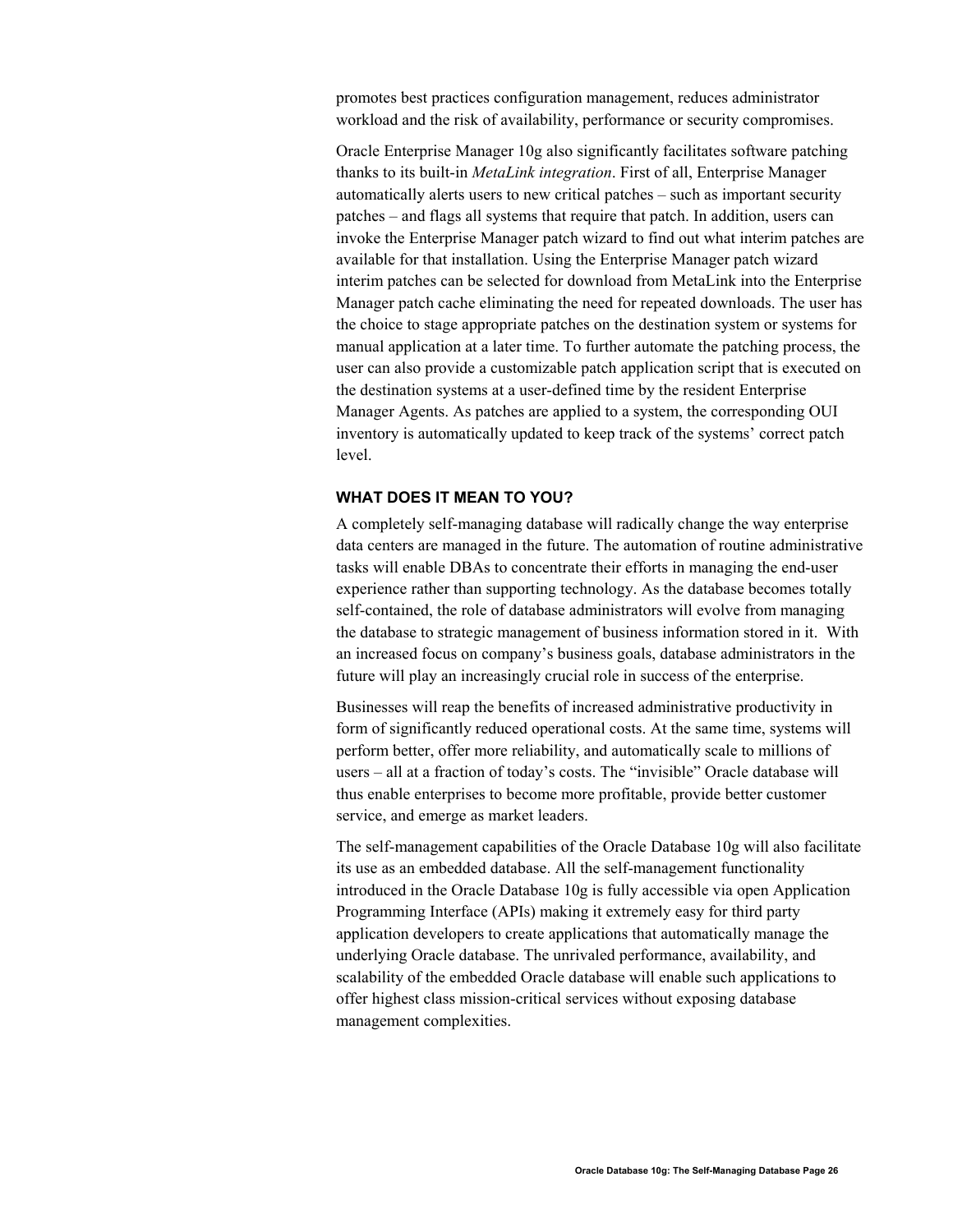# <span id="page-26-0"></span>**CONCLUSION**

Modern enterprises are aggressively adopting new technology solutions to enhance their competitiveness and profitability. The system management costs, however, have been steadily rising leading to eroded profit margins. The Oracle Database 10g is the answer to this challenge. It is industry first truly selfmanaging database featuring an intelligent self-management framework, revolutionary self-diagnostic engine, Automatic Tuning Optimizer and automatic memory management capability. The manageability advances made by Oracle Database 10g put it far ahead of its competition, will help customers in significantly lowering their management costs and enable ISVs to easily embed the industry leading Oracle Database in their application. With Oracle Database 10g, Oracle has once again lived up to its reputation of being a real pioneer!